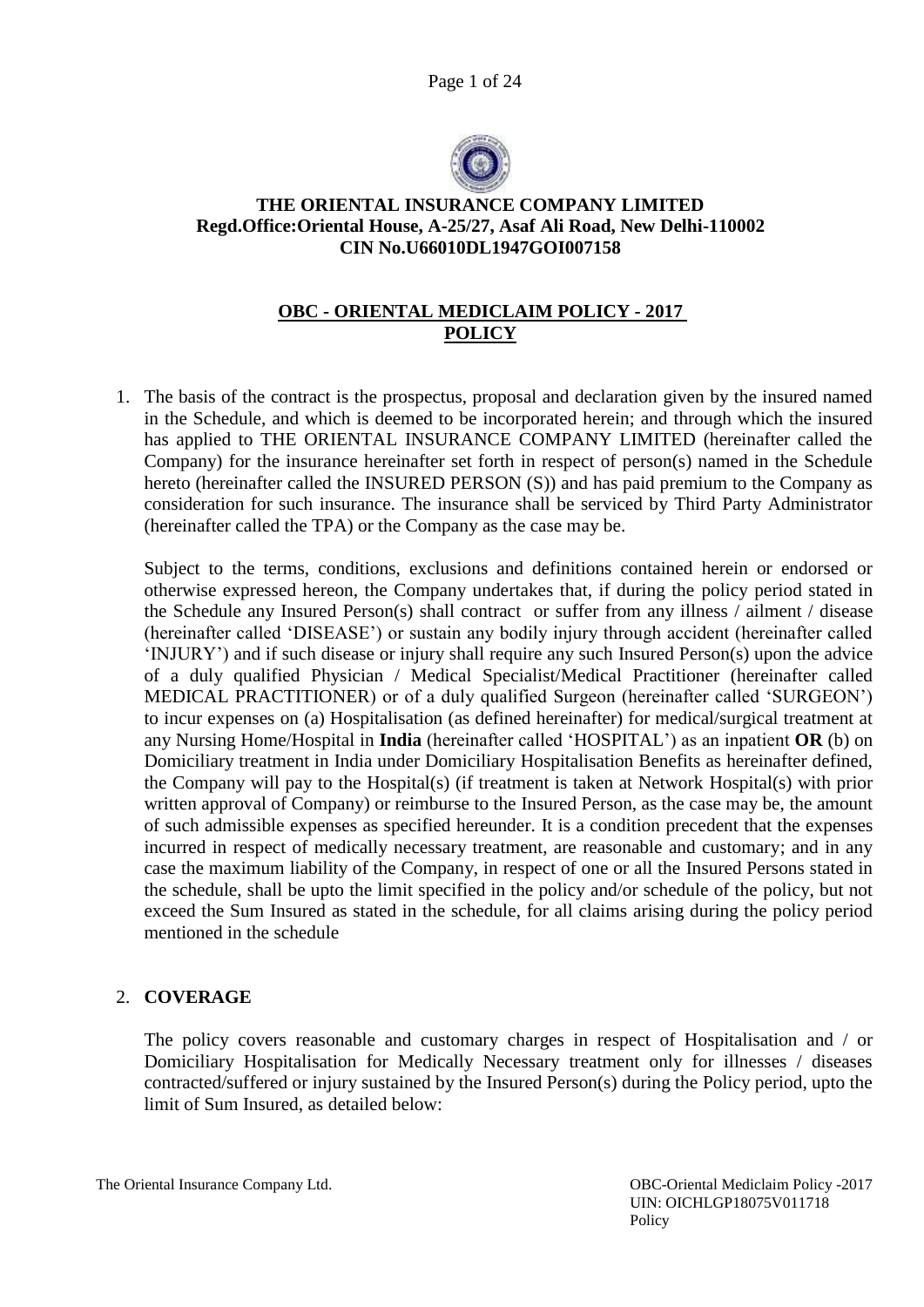Page 2 of 24

| A.             |                                                                                                                                                                                                                                                                                                                                                                                                                                                                                                                                                                           |                                                                                                                                                                                                                                           |
|----------------|---------------------------------------------------------------------------------------------------------------------------------------------------------------------------------------------------------------------------------------------------------------------------------------------------------------------------------------------------------------------------------------------------------------------------------------------------------------------------------------------------------------------------------------------------------------------------|-------------------------------------------------------------------------------------------------------------------------------------------------------------------------------------------------------------------------------------------|
| Sl.            | <b>Expenses covered</b>                                                                                                                                                                                                                                                                                                                                                                                                                                                                                                                                                   | Limits                                                                                                                                                                                                                                    |
| $\mathbf{i}$ . | Room, Boarding and Nursing Expenses as provided by<br>the Hospital /Nursing Home.                                                                                                                                                                                                                                                                                                                                                                                                                                                                                         | 1 % of the Sum Insured per<br>day                                                                                                                                                                                                         |
| $\mathbf{ii}$  | Intensive Care Unit (ICU) Expenses as provided by the<br>Hospital /Nursing Home.                                                                                                                                                                                                                                                                                                                                                                                                                                                                                          | 2% of the Sum Insured per<br>day.                                                                                                                                                                                                         |
|                | a. Number of days of stay under 'i' and 'ii' above should not exceed total number of<br>days of stay in the Hospital. All related expenses (including iii and iv below) shall also<br>be payable as per the entitled room category based on the Room Rent limit as<br>mentioned above. This restriction shall not apply on medicines / pharmaceuticals and<br>body implants.<br>b. Any expense in excess of reasonable and customary charges as defined under 3.42,<br>or in excess of negotiated prices (in case of network hospitals) shall be borne by the<br>insured. |                                                                                                                                                                                                                                           |
| iii            | Medical<br>Practitioner,<br>Anaesthetist,<br>Surgeon,<br><b>Consultants, Specialists Fees</b>                                                                                                                                                                                                                                                                                                                                                                                                                                                                             | As per the limits of the Sum<br>Insured.                                                                                                                                                                                                  |
| iv             | Anaesthesia, Blood, Oxygen,<br>Operation Theatre<br>Charges, Surgical Appliances, Medicines & Drugs,<br>Material<br>and<br>X-Ray,<br>Diagnostic<br>Dialysis,<br>Chemotherapy, Radiotherapy, Cost of Pacemaker,<br>Artificial Limbs $\&$ and similar expenses.                                                                                                                                                                                                                                                                                                             | As per the limits of Sum<br>Insured.                                                                                                                                                                                                      |
| V              | Ambulance service charges                                                                                                                                                                                                                                                                                                                                                                                                                                                                                                                                                 | Reimbursement<br>upto<br>maximum Rs.1000 in any<br>Policy period, subject to<br>claim being admissible under<br>the hospitalisation section of<br>the policy                                                                              |
| vi             | Daily Hospital Cash Allowance – only in respect of the<br>insured Account holder                                                                                                                                                                                                                                                                                                                                                                                                                                                                                          | <b>Rs.200</b><br>day<br>of<br>per<br>hospitalisation,<br>maximum<br>compensation being Rs.1000<br>during the policy period,<br>subject<br>to<br>claim<br>being<br>admissible<br>under<br>the<br>hospitalisation section of the<br>policy. |
| vii            | <b>Funeral Expenses</b>                                                                                                                                                                                                                                                                                                                                                                                                                                                                                                                                                   | of<br>Lumpsum<br>payment<br>Rs.1000 per Insured person<br>in case of death of the<br>insured person, subject to<br>claim being admissible under<br>the hospitalisation section of<br>the policy                                           |
| viii           | Pre and Post Hospitalisation expenses                                                                                                                                                                                                                                                                                                                                                                                                                                                                                                                                     | Medical<br>expenses incurred<br>30days<br>prior<br>to<br>Hospitalisation and upto 60<br>days Post Hospitalisation.                                                                                                                        |

The Oriental Insurance Company Ltd. Company Ltd. Company 1.1 Company 1.1 Company 1.1 Company 1.1 Company 1.1 Company 1.1 Company 1.1 Company 1.1 Company 1.1 Company 1.1 Company 1.1 Company 1.1 Company 1.1 Company 1.1 Compa UIN: OICHLGP18075V011718 Policy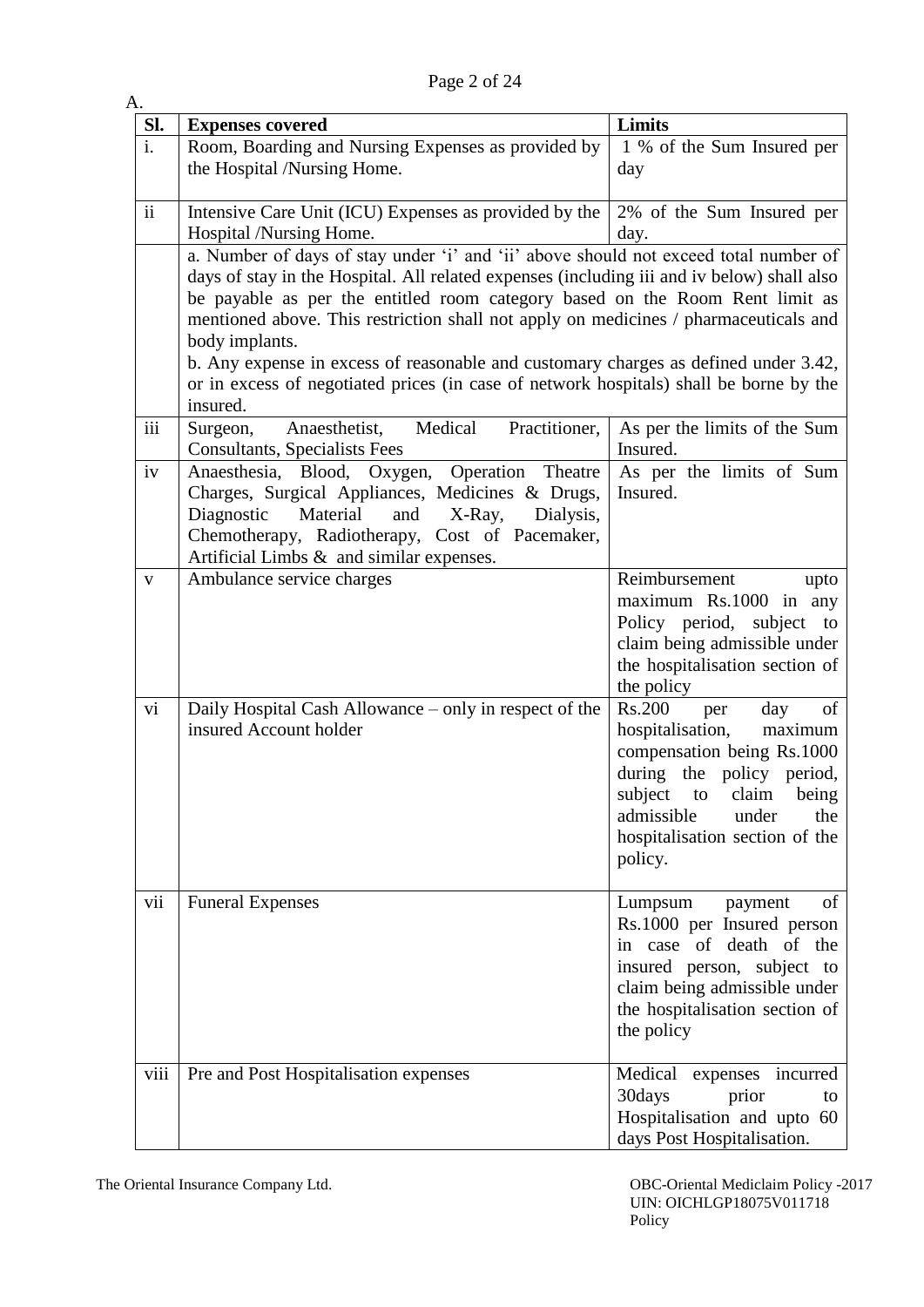#### Page 3 of 24

# **B. DOMICILIARY HOSPITALISATION BENEFITS**

|  | i. Surgeon, Medical Practitioner, Consultants, Specialists 10% of Sum Insured,   |  |  |  |  |
|--|----------------------------------------------------------------------------------|--|--|--|--|
|  | Fees, Blood, Oxygen, Surgical Appliances, Medicines   Maximum Rs. 25000/- during |  |  |  |  |
|  | & Drugs, Diagnostic Material and Dialysis, the Policy period.                    |  |  |  |  |
|  | Chemotherapy, Nursing expenses.                                                  |  |  |  |  |

Domiciliary Hospitalisation benefit shall, however, not cover expenses in any of the following cases

- a) if the treatment lasts for a period of three days or less
- b) incurred on Pre and Post Hospitalisation treatment
- c) incurred on treatment of any of the following diseases :
	- i. Asthma
	- ii. Bronchitis
	- iii. Chronic Nephritis and Nephritic Syndrome
	- iv. Diarrhoea and all types of Dysenteries including Gastro-enteritis
	- v. Diabetes Mellitus and Insipidus
	- vi. Epilepsy
	- vii. Hypertension
	- viii.Influenza, Cough and Cold
	- ix. All Psychiatric or Psychosomatic Disorders
	- x. Pyrexia of unknown origin for less than 10 days
	- xi. Tonsillitis and Upper Respiratory Tract infection including Laryngitis and Pharyngitis
	- xii. Arthritis, Gout and Rheumatism.
- **Note:** (i) Liability of the Company under Domiciliary Hospitalisation Benefit is limited as stated in 2B.
	- (ii) Intimation in respect of Domiciliary hospitalisation must be given immediately to the Company.
- **C**. **ORGAN DONOR EXPENSES- WHEN INSURED PERSON IS THE RECIPIENT**: The policy covers in-patient Hospitalisation Medical expenses in respect of the organ donor provided that the donation conforms to the Transplantation of Human Organs Act 1994(amended) and/or any other extant Act, Central / State Rules / regulations, as applicable to transplantation of human organs. Further provided that:
- i. the organ donated is for the use of the Insured Person who has been medically advised to undergo organ transplant
- ii. The claim of the Insured Person is admissible under the Hospitalisation section of the policy.
- iii. The policy does not cover:
	- a) cost directly or indirectly associated with the acquisition of the organ and/or cost of organ.
	- b) cost towards donor screening
	- c) Any Pre and Post Hospitalisation medical expenses of the donor.
	- d) Any other medical treatment or complication consequent to organ harvesting, in respect of the donor.

**D**. Relaxation to 24 hours minimum duration of hospitalisation is allowed in specified Day Care procedures / Surgeries (as per appendix-I) where such treatment is taken by an Insured Person in a Hospital / Day Care Centre (but not the Out-Patient department of a hospital), Or any other Day Care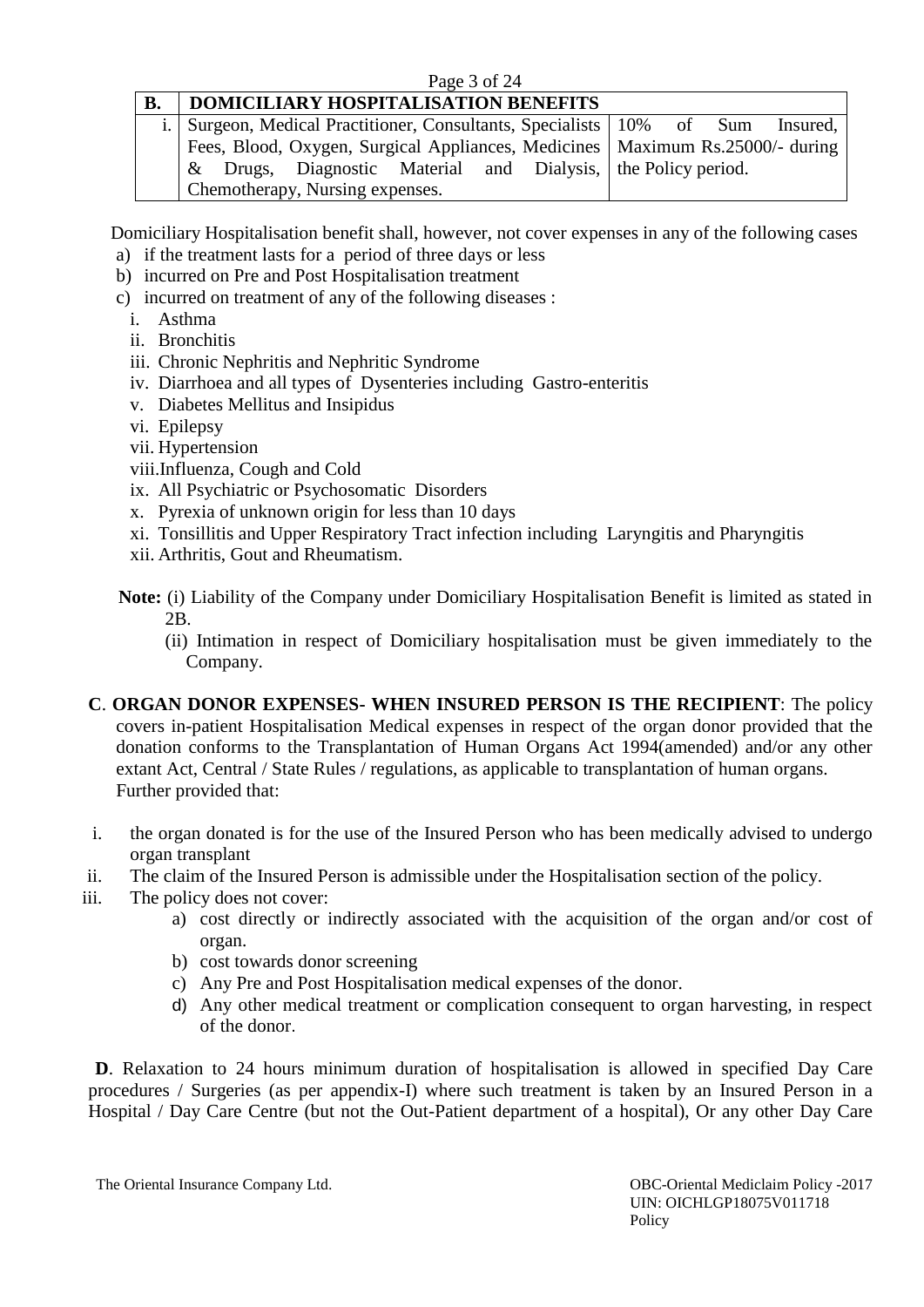# Page 4 of 24

Treatment as mentioned in clause 3.14 and for which prior approval from Company / TPA is obtained in writing.

- **E.** In case of Ayurvedic,Yoga and Naturopathy, Unani, Siddha and Homeopathic treatment, Hospitalisation expenses are admissible only when the treatment is taken as an In-patient, as defined in 3.17.
- **F.** Sub-limits shall apply on the following procedures, as below

|     |                                          | Sub-limits in INR |              |                        |  |
|-----|------------------------------------------|-------------------|--------------|------------------------|--|
| Sl. | Procedure                                | $SI < 2$ lakhs    | SI 2-5 lakhs | $\vert$ SI $>$ 51 akhs |  |
| . . | Cataract                                 | 19000             | 24000        | 30000                  |  |
| ٠.  | Total Knee Replacement excluding implant | 90000             | 110000       | 150000                 |  |
|     | Hip Replacement excluding implant        | 90000             | 110000       | 150000                 |  |

Limits for 2&3 above are for unilateral procedures and additional 50% will be considered for bilateral procedures. Amount payable under the policy shall be the actuals (pre-negotiated rates in case of Network providers) or the above stated limits, whichever is lower.

**NOTE:** Maximum liability of the Company under the policy is the Sum Insured as stated in the schedule.

# **3. DEFINITIONS:**

- **3.1 Accident**: is a sudden, unforeseen and involuntary event caused by external, visible and violent means.
- **3.2 Alternative Treatments: a**re forms of treatments other than 'Allopathy', or 'modern Medicine and include Ayurveda, Yoga and Naturopathy, Unani, Siddha, and Homeopathy in the Indian context.
- **3.3 Ambulance Services:** means ambulance service charges reasonably and necessarily incurred in shifting the insured person from residence to hospital for admission in emergency ward / ICU or from one Hospital / Nursing Home to another Hospital / Nursing Home, by registered ambulance only. Ambulance service charges are payable only if the hospitalisation expenses are admissible under the policy.
- **3.4 AYUSH:** AYUSH treatment refers to the Medical and/or hospitalisation treatments given under Ayurveda, Yoga and Naturopathy, Unani, Siddha, and Homeopathy systems.
- **3.5 Bancassurance:** means an arrangement entered into by the Company, with one or more Banks, for selling, inter-alia, health insurance policies.
- **3.6 Cashless Facility:** means a facility extended by the insurer or TPA on behalf of the Insurer to the insured, where the payments for the costs of the treatment undergone by the insured in accordance with the policy terms and conditions, are directly made to the network provider by the insurer to the extent of pre- authorization is approved.
- **3.7 Congenital Anomaly:** refers to a condition(s) which is present since birth, and which is abnormal with reference to form, structure or position.

a. Internal Congenital Anomaly: which is not in the visible and accessible parts of the body

b. External Congenital Anomaly**:** which is in the visible and accessible parts of the body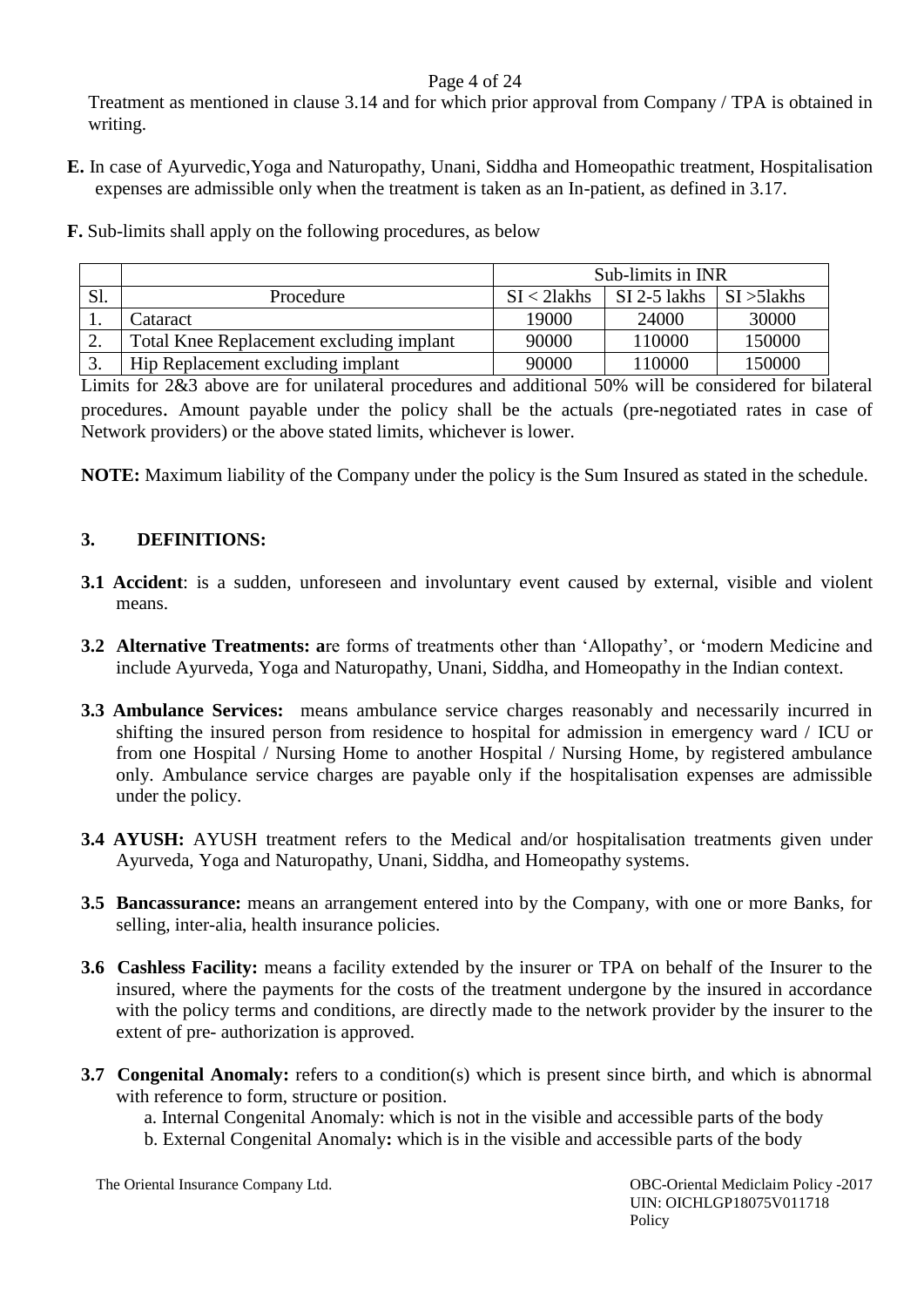- **3.8 Condition Precedent**: means a policy term or condition upon which the Insurer's liability under the policy is conditional.
- **3.9 Contribution**: Contribution is essentially the right of an insurer to call upon other insurers liable to the same insured to share the cost of an indemnity claim on a rateable proportion of Sum Insured. If two or more policies are taken by the insured during a period from one or more insurers, the contribution clause shall not be applicable where the cover/ benefit offered:
	- a) is fixed in nature:
	- b) does not have any relation to the treatment costs;
- **3.10 Daily Hospital Cash Allowance**: When the Insured account holder is hospitalized and a claim is admitted under the Policy, then the Company shall pay a Daily Hospital Cash Allowance as specified under 2A above.
- **3.11 Dental Treatment:** is treatment carried out by Dental Practitioner, including examination, fillings (where appropriate), crowns, extractions and surgery excluding any form of cosmetic surgery/implants.
- **3.12 Domiciliary Hospitalisation Benefit**: means medical treatment for a period exceeding three days for such disease/injury which in the normal course would require care and treatment at a hospital but is actually taken while confined at home under any of the following circumstances:
	- a. the medical condition of the patient is such that he/she is not in a position to be moved to a hospital, or
	- b. the patient takes treatment at home on account of non availability of room in a hospital.
- **3.13 Day Care Centre**: means any institution established for day care treatment of illness and /or injuries OR a medical set -up within a hospital and which has been registered with the local authorities, wherever applicable, and is under the supervision of a registered and qualified medical practitioner AND must comply with all minimum criteria as under:
	- a. has qualified nursing staff under its employment,
	- b. has qualified medical practitioner (s) in charge,
	- c. has a fully equipped operation theatre of its own, where surgical procedures are carried out
	- d. maintains daily records of patients and will make these accessible to the Insurance company's authorized personnel.

#### **3.14 Day Care Treatment**: refers to medical treatment, and/or surgical procedure which is:

- a. undertaken under General or Local anaesthesia in a hospital/day care centre in less than 24 hours because of technological advancement, and
- b. which would have otherwise required a hospitalization of more than 24 hours.

Procedures / treatments done in Out Patient Department are not payable under the policy even if converted to day care surgery / procedure or as in patient in the hospital for more than 24 hours.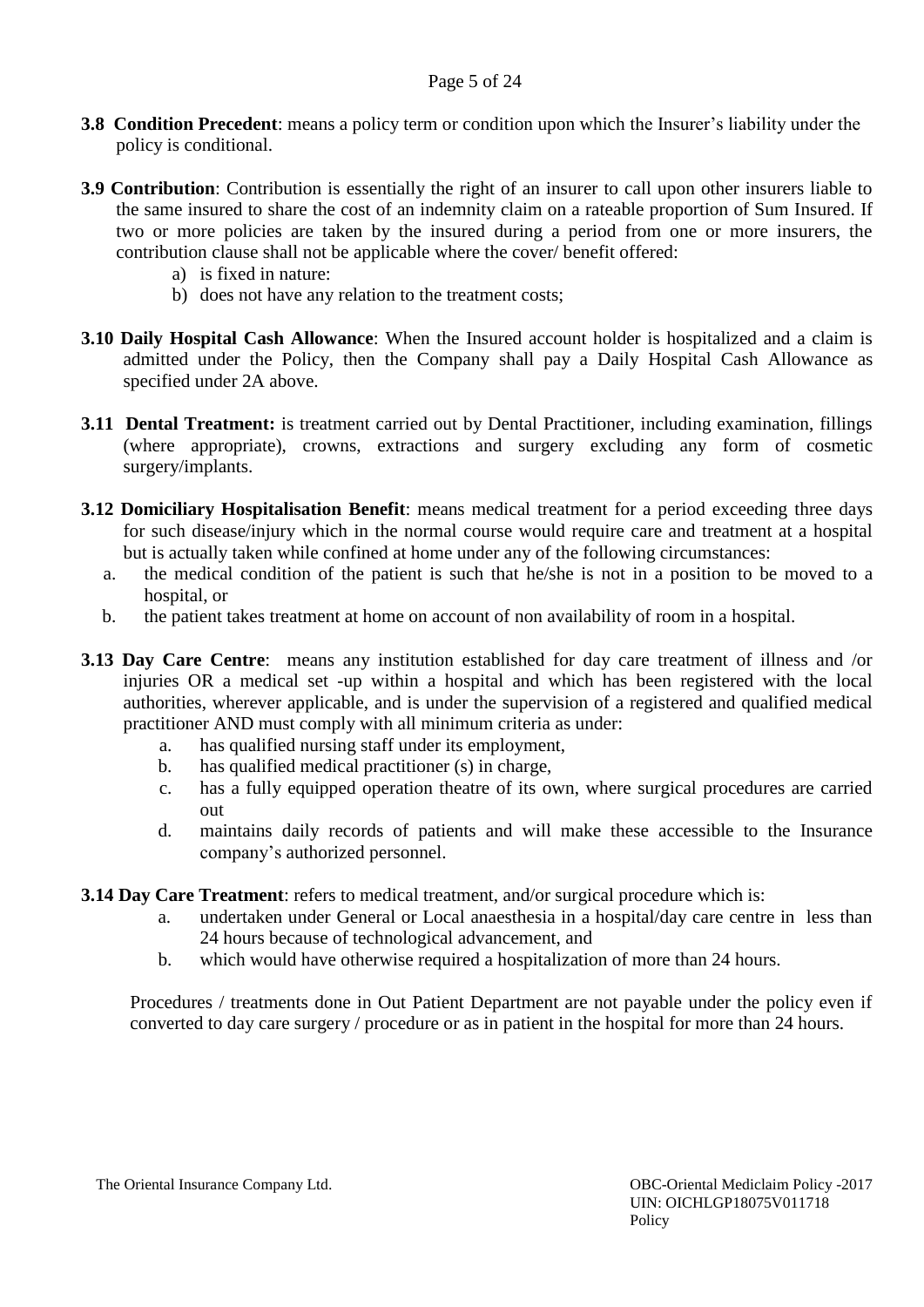# Page 6 of 24

- **3.15 Family:** consists of the Insured or Insured and any one or more of the family members as mentioned below:
	- a. legally wedded spouse.
	- b. Upto three Dependent Children (natural or legally adopted) between the ages of 91days to 18 years. However male child can be covered upto the age of 26 years if he is a bonafide regular student and financially dependent. Female child can be covered until she gets married. Divorced and widowed daughters are also eligible for coverage under the policy, irrespective of age. If during the currency of the policy, the child above 18 years becomes financially independent, or a male child (student) attains the age of 26 years or if the girl child gets married, he/she shall remain covered under the policy for the remainder of the policy period. However, he / she shall be ineligible for coverage in the subsequent renewals
- **3.16 Grace Period:** means the specified period of time immediately following the premium due date during which a payment can be made to renew or continue a policy in force without loss of continuity benefits such as waiting periods and coverage of pre-existing diseases. Coverage is not available for the period for which no premium is received.
- **3.17 Hospital/Nursing Home:** means any institution established for in- patient care and day care treatment of illness and / or injuries and which has been registered as a hospital with the local authorities under the Clinical Establishments (Registration and Regulation) Act, 2010 or under the enactments specified under the Schedule of Section 56(1) of the said Act OR complies with all minimum criteria as under:
	- a. has qualified nursing staff under its employment round the clock;
	- b. has at least 10 inpatient beds, in towns having a population of less than 10,00,000 and 15 inpatient beds in all other places;
	- c. has qualified medical practitioner (s) in charge round the clock;
	- d. has a fully equipped operation theatre of its own where surgical procedures are carried out
	- e. maintains daily records of patients and makes these accessible to the Insurance company's authorized personnel.

In case of AYUSH treatment, if the treatment is taken in a Government hospital or in any institute recognised by Govt. and/or accredited by Quality Council of India of National Accreditation Board on Health OR in :

- i. Teaching hospitals of AYUSH colleges recognised by Central Council of Indian medicine (CCIM) and Central Council of Homeopathy (CCH)
- ii. AYUSH hospitals having registration with Government authority under appropriate Act in the State / UT and complies with the following as minimum criteria
	- a. has at least 15 inpatient beds
	- b. has minimum 5 qualified and registered AYUSH doctors
	- c. has qualified paramedical staff under its employment round the clock.
	- d. has dedicated AYUSH therapy sections
	- e. maintains daily records of patients and makes these accessible to the Insurance company's authorized personnel.
- **3.18 Hospitalisation:** means admission in a Hospital for a minimum period of twenty four (24) in-patient care consecutive hours except for specified procedures/treatments, where such admission could be for a period of less than 24 consecutive hours.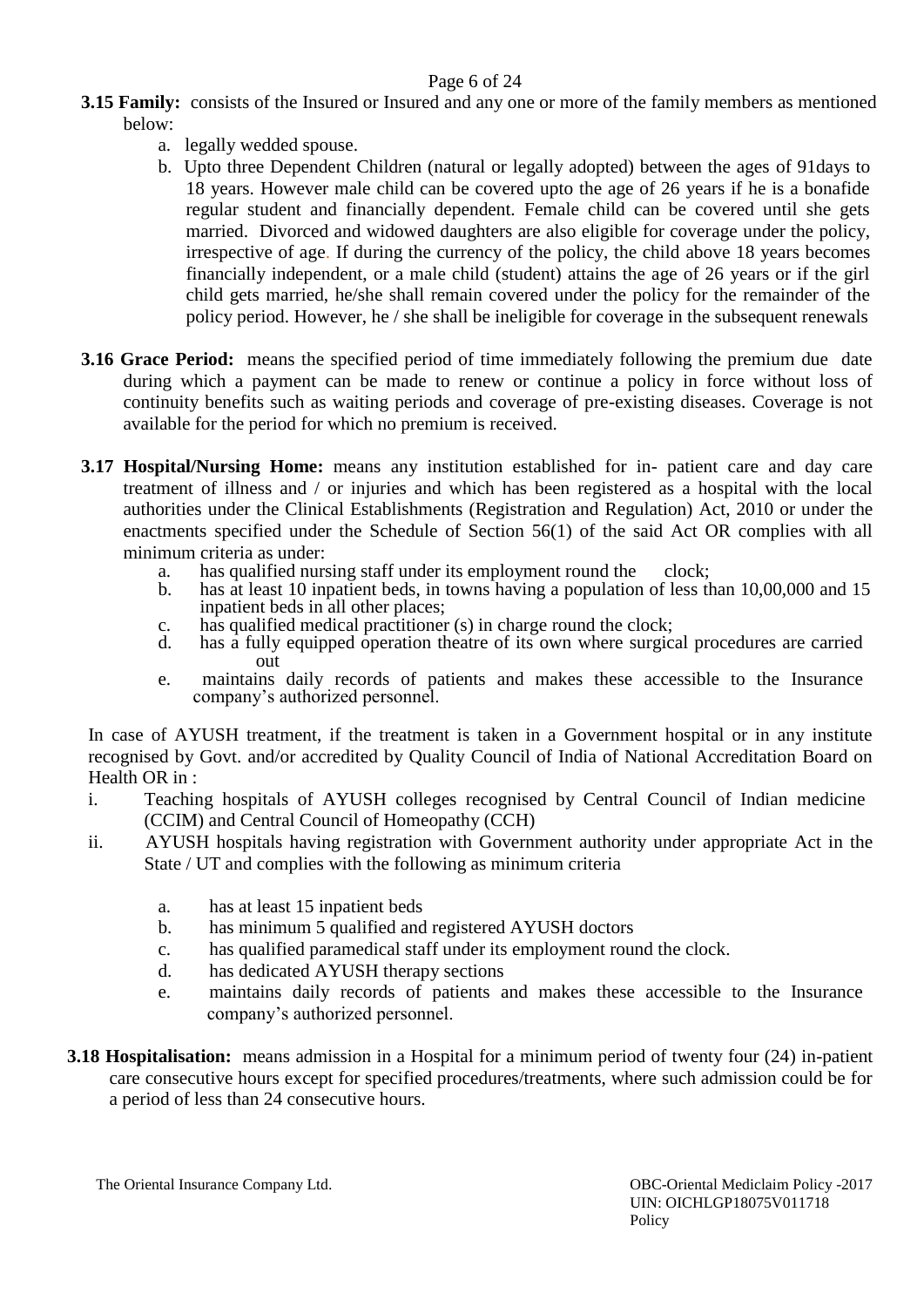### Page 7 of 24

- **3.19 I.D.Card:** means the card issued to the Insured Person by the TPA to avail Cashless facility in the Network Hospital.
- **3.20 Illness:** means a sickness or a disease or pathological condition leading to the impairment of normal physiological function which manifests itself during the policy period and requires medical treatment.
	- a. Acute condition is a disease, illness or injury that is likely to respond quickly to treatment which aims to return the person to his or her state of health immediately before suffering the disease/ illness/ injury which leads to full recovery.
	- b. Chronic condition is a disease, illness, or injury that has one or more of the following characteristics:
		- i. it needs ongoing or long-term monitoring through consultations, examinations, check-ups, and /or tests
		- ii. it needs ongoing or long-term control or relief of symptoms
		- iii. it requires rehabilitation or to be specially trained to cope with it
		- iv. it continues indefinitely
		- v. it comes back or is likely to come back.
- **3.21 In-Patient:** means an Insured Person who is admitted to Hospital and stays for at least 24 hours for the sole purpose of receiving the treatment for suffered ailment / illness / disease / injury / accident during the currency of the policy.
- **3.22 In-Patient Care:** means treatment for which the Insured Person has to stay in a Hospital for more than 24 hours for a covered event.
- **3.23 Intensive Care Unit**: means an identified section, ward or wing of a Hospital which is under the constant supervision of a dedicated Medical Practitioner(s), and which is specially equipped for the continuous monitoring and treatment of patients who are in a critical condition, or require life support facilities and where the level of care and supervision is considerably more sophisticated and intensive than in the ordinary and other wards.
- **3.24 IRDAI**: means Insurance Regulatory and Development Authority of India, and regulates the insurance business in India.
- **3.25 Injury:** means accidental physical bodily harm excluding illness or disease solely and directly caused by external, violent and visible and evident means which is verified and certified by a Medical Practitioner.
- **3.26 Insured Person**: Means Person(s) named as Insured Person(s) on the schedule of the Policy.
- **3.27 Maternity Expenses**: shall include (a) Medical treatment expenses traceable to childbirth (including complicated deliveries and caesarean sections) incurred during hospitalisation (b) expenses towards lawful medical termination of pregnancy during the policy period.
- **3.28 Medical Advice**: means any consultation or advice from a Medical Practitioner including the issue of any prescription or follow-up prescription.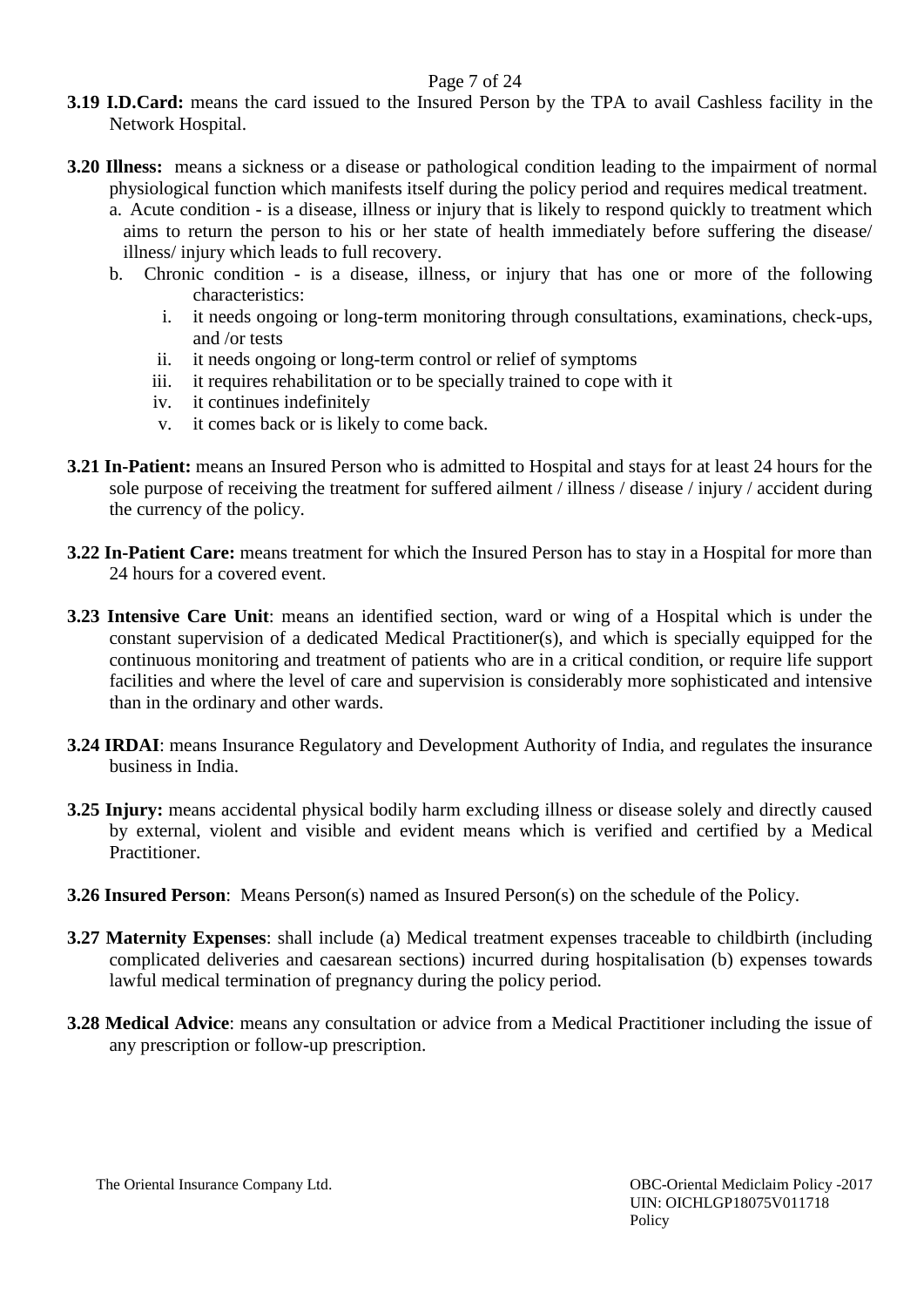## Page 8 of 24

- **3.29 Medical Expenses:** means those expenses that an Insured Person has necessarily and actually incurred for medical treatment on account of illness or Accident on the advice of a Medical Practitioner, as long as these are no more than would have been payable if the Insured Person had not been insured and no more than other hospitals or doctors in the same locality would have charged for the same medical treatment.
- **3.30 Medically Necessary Treatment**: Medically necessary treatment means any treatment, tests, medication, or stay in hospital or part of a stay in hospital which:
	- a. is required for the medical management of the illness or injury suffered by the insured;
	- b. must not exceed the level of care necessary to provide safe, adequate and appropriate medical care in scope, duration, or intensity;
	- c. must have been prescribed by a medical practitioner;
	- d. must conform to the professional standards widely accepted in international medical practice or by the medical community in India.
- **3.31 Medical Practitioner:** means a person who holds a valid registration from the Medical Council of any state or Medical Council of India or Council for Indian Medicine or for Homeopathy set up by the Government of India or a State Government and is thereby entitled to practice medicine within its jurisdiction; and is acting within the scope and jurisdiction of license.
- **3.32 Network Provider:** means hospital or health care provider enlisted by an insurer, TPA or jointly by an insurer and TPA to provide medical services to an insured either on payment or by a cashless facility.
- **3.33 Non-Network**: Any Hospital, day care centre or other provider that is not part of the Network
- **3.34 Notification of Claim**: is a process of notifying a claim to the Insurer or TPA by specifying the timelines as well as the address/telephone number, to which it should be notified.
- **3.35 Out-Patient Treatment**: is one in which the Insured visits a clinic/Hospital or associated facility like a consultation room for diagnosis and treatment based on the advice of a Medical Practitioner. The Insured is not admitted as a day care or in-patient.
- **3.36 Pre-Hospitalisation Expenses:** means medical expenses incurred during the period upto 30 days prior to the date of admission in the hospital provided that:
	- a. Such Medical Expenses are incurred for the same condition for which the Insured Person's Hospitalisation was required, and
	- b. The In-patient Hospitalization claim for such Hospitalization is admissible by the Insurance Company.
- **3.37 Post-Hospitalisation Expenses**: means medical expenses incurred for a period upto 60 days from the date of discharge from the hospital, provided that:
	- a. Such Medical Expenses are incurred for the same condition for which the Insured Person's Hospitalisation was required, and
	- b. The In-patient Hospitalization claim for such Hospitalization is admissible by the Insurance Company.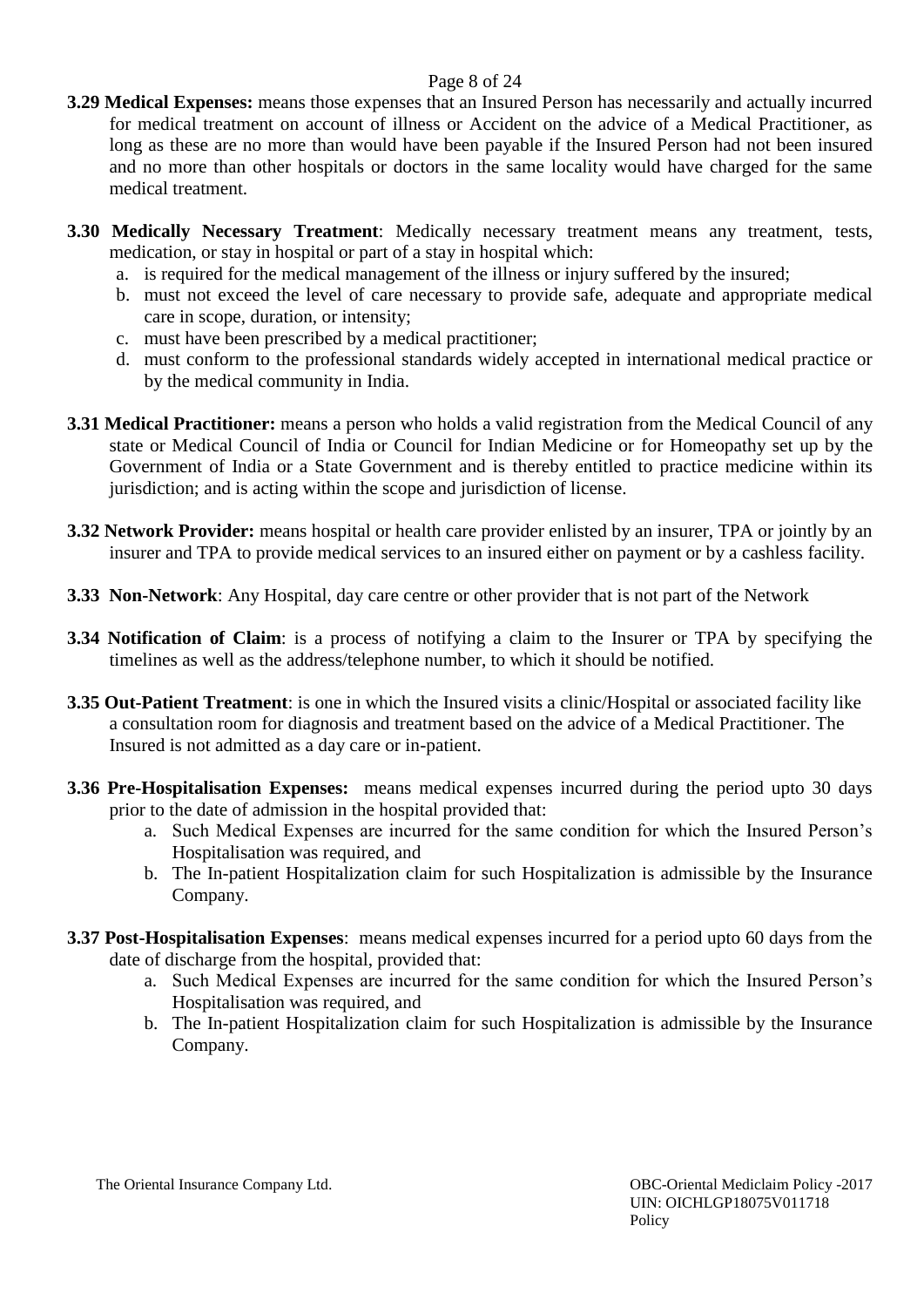### Page 9 of 24

- **3.38 Pre Existing Disease:** means any condition, ailment or injury or related condition(s) for which the Insured Person(s) had signs or symptoms, and / or was diagnosed, and / or received medical advice / treatment within 48 months prior to the first policy issued by the insurer.
- **3.39 Policy Period:** means the period of coverage as mentioned in the schedule
- **3.40 Portability:** means transfer by an individual health insurance Policy holder (including family cover) of the credit gained for pre-existing conditions and time-bound exclusions if he/she chooses to switch from one insurer to another.
- **3.41 Qualified Nurse:** means a person who holds a valid registration from the Nursing Council of India or the Nursing Council of any state in India.
- **3.42 Reasonable and Customary Charges:** means the charges for services or supplies, which are the standard charges for the specific provider and consistent with the prevailing charges in the geographical area for identical or similar services, taking into account the nature of the illness / injury involved.
- **3.43 Renewal:** Renewal defines the terms on which the contract of insurance can be renewed on mutual consent with a provision of grace period for treating the renewal continuous for the purpose of all waiting periods.
- **3.44 Room Rent:** means the amount charged by a Hospital for the occupancy of a bed on per day (24hours) basis and shall include associated medical expenses.
- **3.45 Surgery/ Surgical Operation**: means manual and / or operative procedure (s) required for treatment of an illness or injury, correction of deformities and defects, diagnosis and cure of diseases, relief of suffering or prolongation of life, performed in a Hospital or a Day Care centre by a Medical **Practitioner**
- **3.46 Third Party Administrator (TPA):** means any person who is licensed under the IRDAI (Third Party Administrators – Health Service) Regulations, 2016, notified by the Authority, and is engaged, for a fee or remuneration by an insurance company, for the purposes of providing health services as defined in those regulations.
- **3.47 Unproven/Experimental Treatment:** Treatment including drug experimental therapy which is not based on established medical practice in India.

**4. GENERAL EXCLUSIONS:** The Company shall not be liable to make any payment under this policy in respect of any expense whatsoever incurred by any Insured Person in connection with or in respect of:

4.1 All Pre-existing Disease (whether treated / untreated, declared or not declared in the proposal form), are excluded upto 36 months of the policy being in force. Pre-existing diseases shall be covered only after the policy has been continuously in force for 36 months.

For the purpose of applying this condition, the date of inception of the first OBC-Oriental Mediclaim policy shall be considered, provided the renewals have been continuous and without any break in the policy period.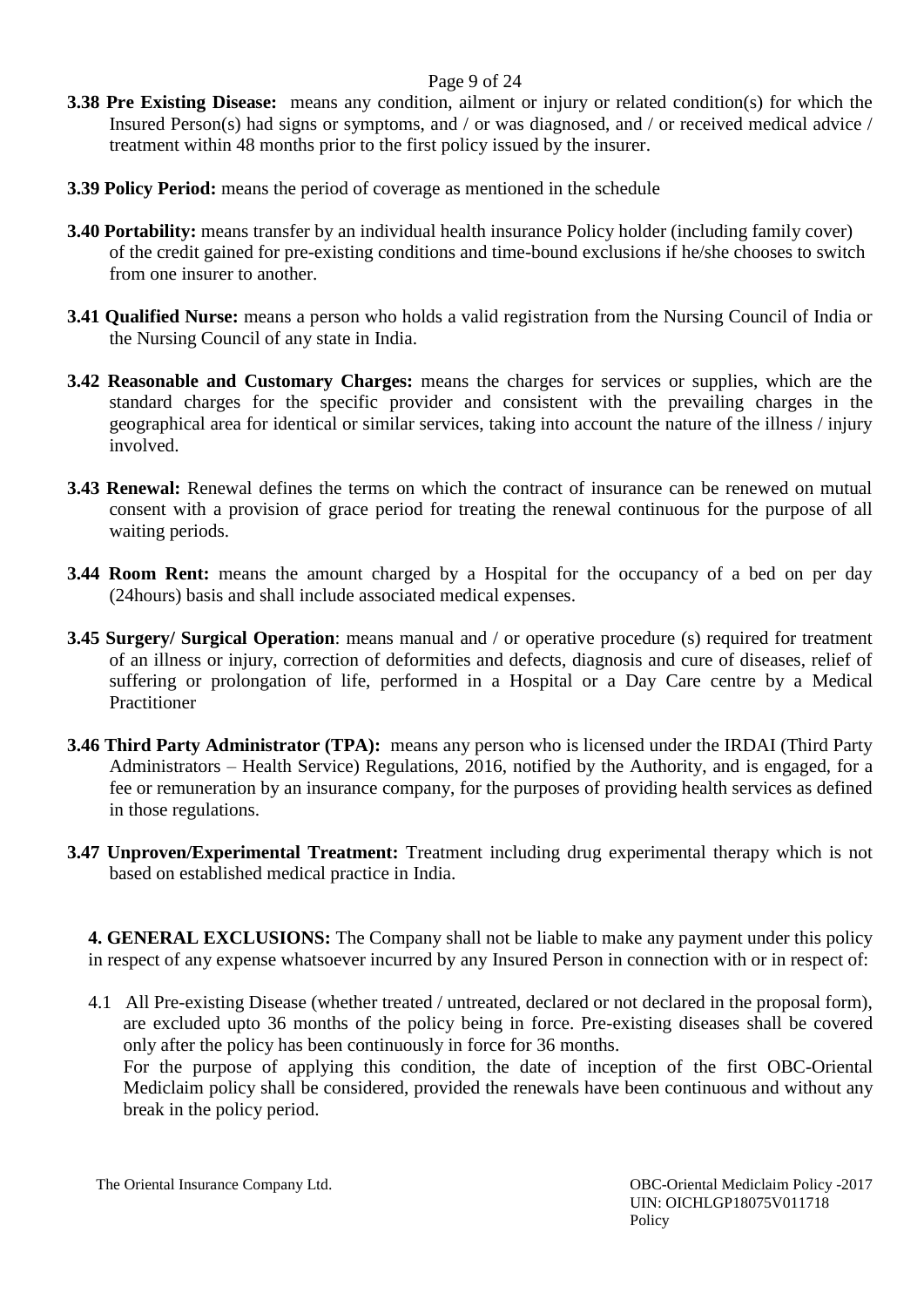## Page 10 of 24

This exclusion shall also apply to any complication(s) arising from pre existing diseases. Such complications will be considered as part of the pre existing health condition or disease.

4.2 The expenses on treatment of following ailments / diseases / surgeries, if contracted and / or manifested after inception of first policy (subject to continuity being maintained), are not payable during the waiting period specified below.

|                  | Ailment / Disease / Surgery                                    | Waiting |
|------------------|----------------------------------------------------------------|---------|
|                  |                                                                | Period  |
| $\mathbf{i}$     | Benign ENT disorders and surgeries i.e. Tonsillectomy,         | 1 year  |
|                  | Adenoidectomy, Mastoidectomy, Tympanoplasty etc.               |         |
| $\overline{ii}$  | Polycystic ovarian diseases.                                   | 1 year  |
| $\overline{iii}$ | Surgery of hernia.                                             | 2 years |
| iv               | Surgery of hydrocele.                                          | 2 years |
| $\mathbf V$      | Non infective Arthritis.                                       | 2 years |
| $\overline{vi}$  | <b>Undescendent Testes.</b>                                    | 2 Years |
| vii              | Cataract.                                                      | 2 Years |
| viii             | Surgery of benign prostatic hypertrophy.                       | 2 Years |
| ix               | Hysterectomy for menorrhagia or fibromyoma or myomectomy       | 2 Years |
|                  | or prolapse of uterus.                                         |         |
| $\mathbf{X}$     | Fissure / Fistula in anus.                                     | 2 Years |
| xi               | Piles.                                                         | 2 Years |
| xii              | Sinusitis and related disorders.                               | 2 Years |
| xiii             | Surgery of gallbladder and bile duct excluding malignancy.     | 2 Years |
| xiv              | Surgery of genito-urinary system excluding malignancy.         | 2 Years |
| XV               | Pilonidal Sinus.                                               | 2 Years |
| xvi              | Gout and Rheumatism.                                           | 2 Years |
| xvii             | Hypertension.                                                  | 2 Years |
| xviii            | Diabetes.                                                      | 2 Years |
| xix              | Calculus diseases.                                             | 2 Years |
| XX               | Surgery for prolapsed inter vertebral disk unless arising from | 2 Years |
|                  | accident.                                                      |         |
| xxi              | Surgery of varicose veins and varicose ulcers.                 | 2 Years |
| xxii             | Joint Replacement due to Degenerative condition.               | 3 Years |
| xxiii            | Age related osteoarthritis and Osteoporosis.                   | 3 Years |

If the above diseases are pre-existing at the time of inception of first OBC-Oriental Mediclaim policy, Exclusion no.4.1 for pre-existing disease shall be applicable.

**Note**: If the continuity of the renewal is not maintained then subsequent cover will be treated as fresh policy, (whether or not a Proposal is submitted afresh) and clauses 4.1 and 4.2 shall apply afresh, unless agreed by the Company and suitable endorsement passed on the policy, by the duly authorised official of the Company. Similarly, if the Sum Insured is enhanced subsequent to the inception of the first policy, clauses 4.1 and 4.2 will apply afresh on the enhanced portion of the Sum Insured.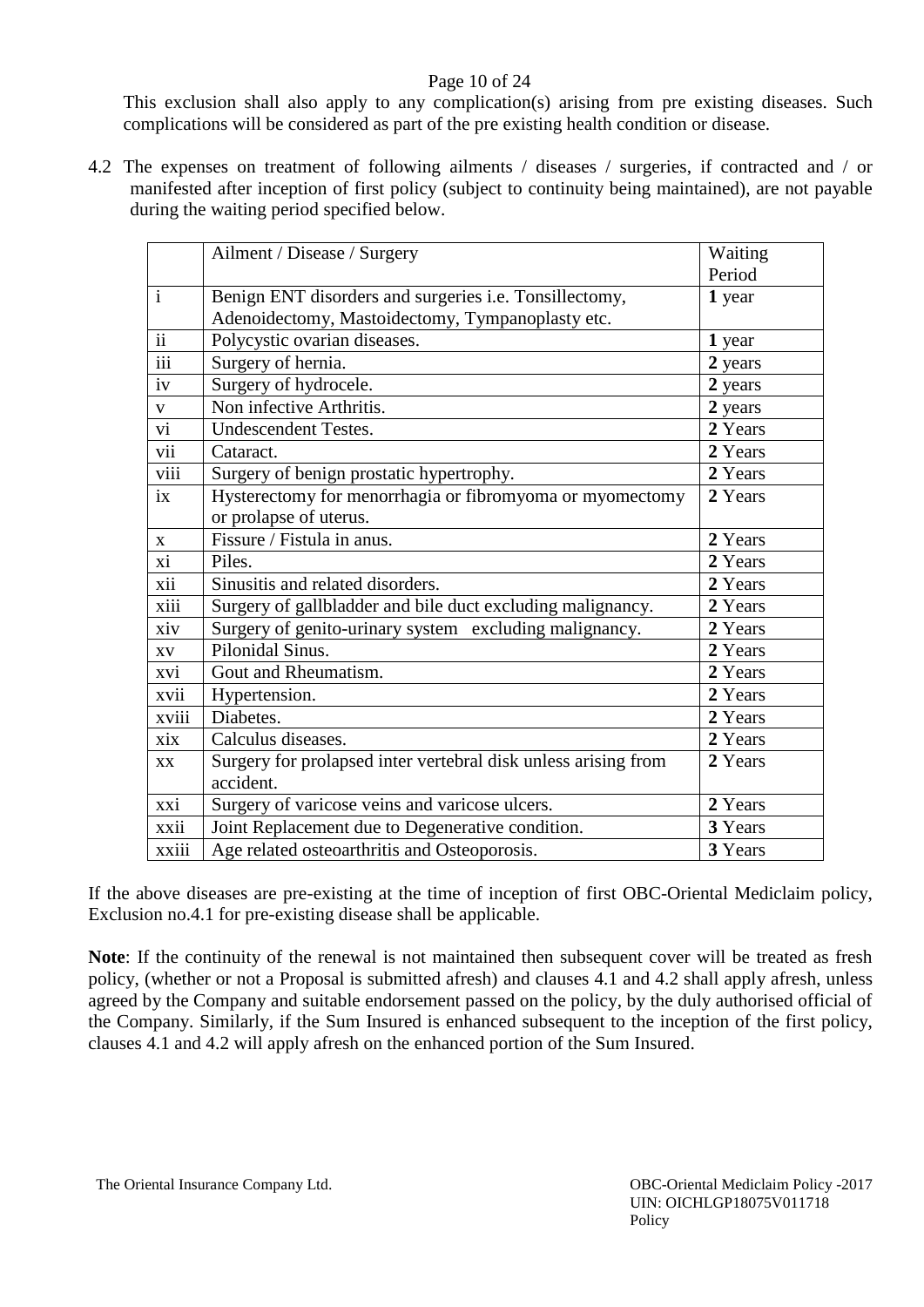### Page 11 of 24

- 4.3 Injury or disease directly or indirectly caused by or arising from or attributable to war, invasion, act of Foreign enemy, war like operations (whether war be declared or not) or by nuclear weapons / materials.
- 4.4 Circumcision (unless necessary for treatment of a disease not excluded hereunder or as may be necessitated due to any accident), vaccination (including animal bite unless resulting in hospitalisation), inoculation or change of life or cosmetic or aesthetic treatment of any description, plastic surgery other than as may be necessitated due to an accident or as a part of any illness.
- 4.5 Surgery for correction of eye sight, cost of spectacles, contact lenses, cochlear implant, hearing aids, and similar other external aids / implants.
- 4.6 Any dental treatment or surgery which is corrective, cosmetic or of aesthetic procedure, filling of cavity, crowns, root canal treatment including treatment for wear and tear etc., unless arising from disease or injury and which requires Hospitalisation for treatment.
- 4.7 Convalescence, general debility, "run down" condition or rest cure, congenital internal and external diseases or defects or anomalies, sterility, any fertility, sub-fertility or assisted conception procedure, venereal diseases, intentional self-injury/suicide, all psychiatric and psychosomatic disorders and diseases / accident due to, and or use, misuse or abuse of drugs / alcohol or use of intoxicating substances or such abuse or addiction etc, any disease or injury as a result of committing or attempting to commit a breach of Law with criminal intent.
- 4.8 All expenses arising out of any condition directly or indirectly caused by, or associated with Human T-cell Lymphotropic Virus Type III (HTLD - III) or Lymphadenopathy Associated Virus (LAV) or the Mutants Derivative or Variations Deficiency Syndrome or any Syndrome or condition of similar kind commonly referred to as AIDS, HIV and its complications including sexually transmitted diseases..
- 4.9 Expenses incurred at Hospital or Nursing Home primarily for evaluation / diagnostic purposes which is not followed by active treatment for the ailment during the Hospitalised period.
- 4.10 Expenses on vitamins and tonics etc., unless forming part of treatment for injury or disease as certified by the attending physician.
- 4.11 Any treatment arising from or traceable to pregnancy, childbirth, miscarriage, caesarean section, abortion or complications of any of these including changes in chronic condition as a result of pregnancy, except in the case of abdominal operation for extra uterine pregnancy (ectopic pregnancy) which is proved by diagnostic means and certified to be life threatening by the attending Medical Practitioner, if left untreated.
- 4.12 Any unproven procedure or treatment, experimental or alternative medicine (other than Ayurvedic, Yoga and Naturopathy, Unani, Siddha and Homeopathic as expressed in clause 2E) and related treatment including acupressure, acupuncture, magnetic and such other therapies.
- 4.13 Expenses for investigation/treatment irrelevant to the disease in respect of which the insured person has been admitted or diagnosed.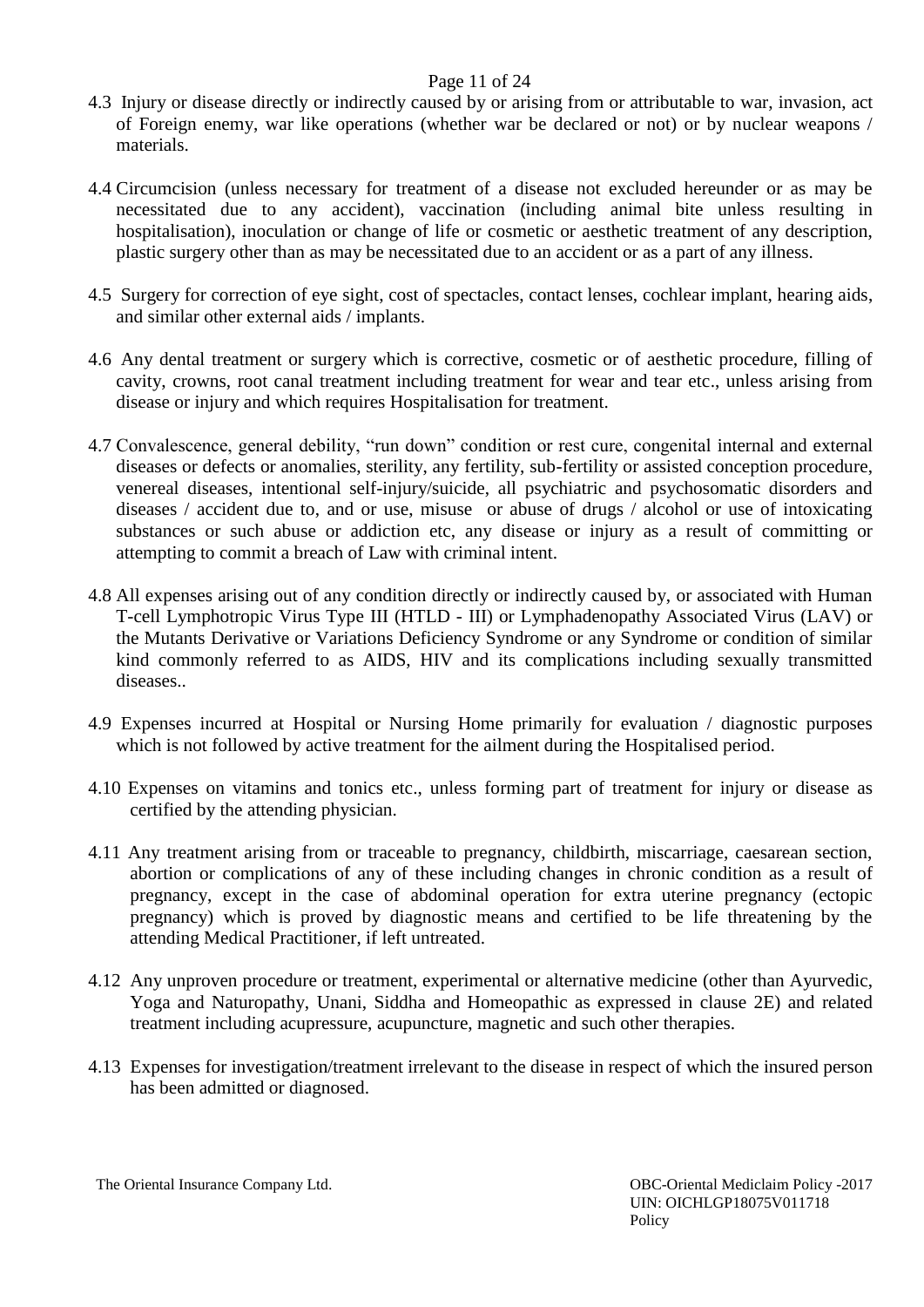#### Page 12 of 24

- 4.14 Private nursing charges, Referral fee to family doctors, out station consultants / Surgeons fees, etc.
- 4.15 Genetic disorders and stem cell implantation / surgery.
- 4.16 Cost of external and or durable medical / non-medical equipment of any kind used for diagnosis and or treatment including CPAP, CAPD, APDS, Infusion pump etc., Ambulatory devices i.e. walker, Crutches, Belts, Collars, Caps, splints, slings, braces, Stockings etc. of any kind, Diabetic foot wear, Glucometer, Thermometer, Blood Pressure monitoring machine and similar related items and also any medical equipment which is subsequently used at home. Exhaustive list available in appendix II.
- 4.17 All non medical expenses including personal comfort and convenience items or services such as Wi-Fi/internet charges telephone, television, ayah / barber or beauty services, diet charges, baby food, cosmetics, napkins, toiletry items etc, guest services and similar incidental expenses or services etc.
- 4.18 Change of treatment from one system of medicine to another unless agreed / allowed and recommended by the consultant under whom the treatment is being taken.
- 4.19 Treatment for Age Related Macular Degeneration (ARMD), treatments such as Rotational Field Quantum Magnetic Resonance (RFQMR), External Counter Pulsation (ECP), Enhanced External Counter Pulsation (EECP), Hyperbaric Oxygen Therapy.
- 4.20 Treatment of obesity or condition arising there from (including morbid obesity) and any other weight control programme, and similar services or supplies.
- 4.21 Treatment in respect sleep apnoea and immuno modulator drugs for cancer treatment
- 4.22 Any treatment required arising from Insured's participation in any hazardous activity including but not limited to scuba diving, motor racing, parachuting, hang gliding, rock or mountain climbing and similar other activities, unless specifically agreed and endorsed on the policy.
- 4.23 Treatment taken in an Establishment which is a place for rest, a place for the aged, a place for drug addicts or a place for alcoholics, a hotel, convalescent home, convalescent Hospital, health hydro, or similar establishments.
- 4.24 Any stay in the Hospital for any domestic reason or where no active regular treatment is given by the specialist.
- 4.25 All out patient treatments including diagnostic, medical or surgical procedures, non-prescribed drugs and medical supplies, Hormone replacement therapy, Sex change or treatment which results from or is in any way related to sex change.
- 4.26 Massages, Steam bathing, Shirodhara and like treatment under Ayurvedic treatment.
- 4.27 Any kind of Service charges, Surcharges, Admission fees / Registration charges etc levied by the Hospital.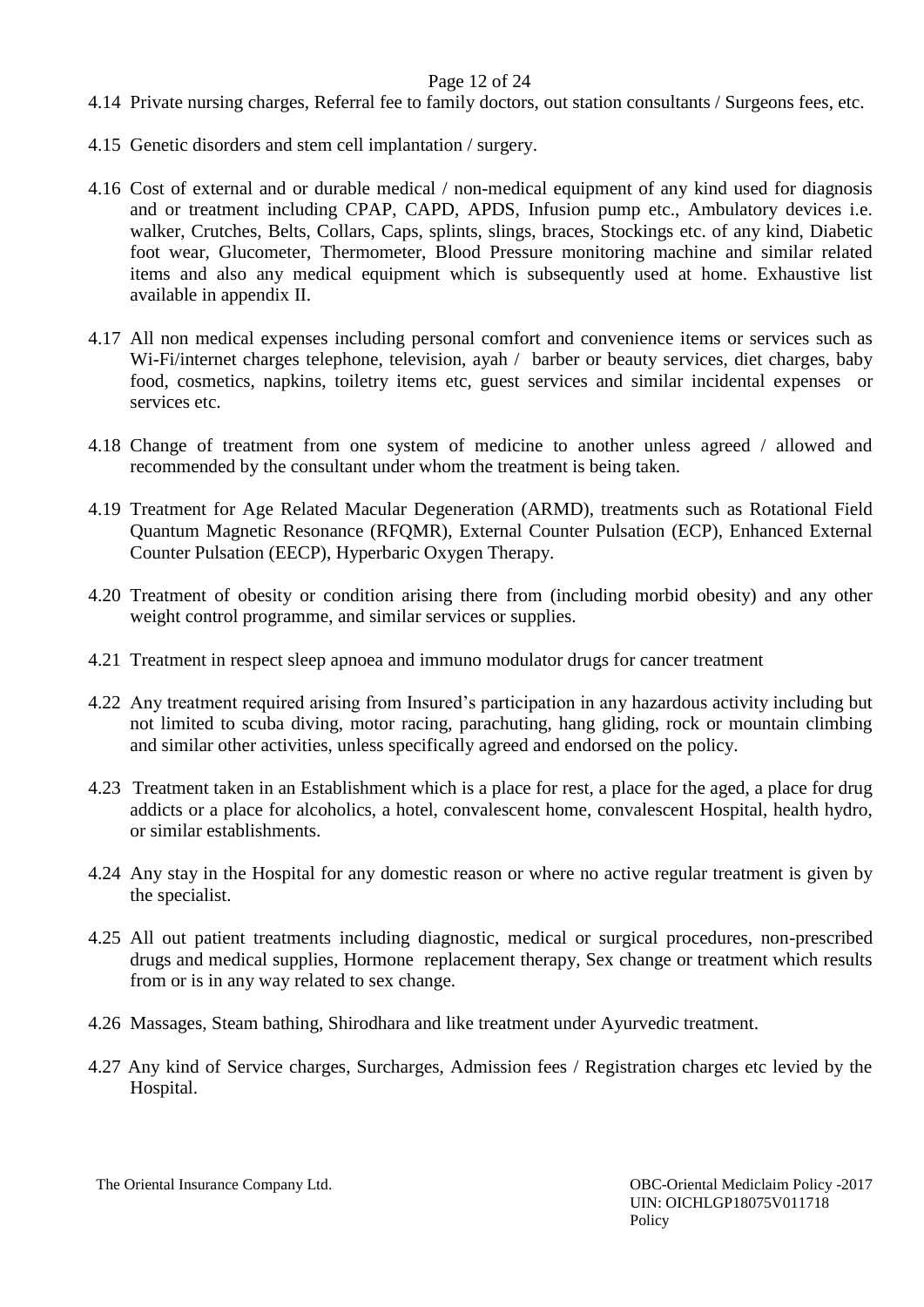#### Page 13 of 24

- 4.28 Doctor's home visit charges, Attendant / Nursing charges during pre and post Hospitalisation period.
- 4.29 Pre and Post Hospitalisation expenses unrelated with disease / injury for which Hospitalisation claim has been admitted under the policy.

# **5. CONDITIONS**

# **5.1 CONDITIONS PRECEDENT TO CONTRACT**

- i. **Material Facts:** The proposer is required to declare all material facts in the Proposal Form / any other document. Any misrepresentation or concealment of material facts shall render the policy void ab initio. A material fact is one which can influence the insurer's judgement to accept or reject the Proposal or the terms of acceptance.
- ii. **Payment of Premium**: The premium under this policy shall be paid in advance. No receipt for premium shall be valid except on the official form of the Company signed by a duly authorized official of the company. Advance premium payment shall be condition precedent to the contract.

# **5.2 CONDITIONS APPLICABLE SUBSEQUENT TO CLAIMS**

i. **Notification Of Claim:** Immediate notice of claim with particulars relating to Policy Number, ID Card No., Name of Insured Person in respect of whom claim is made, Nature of disease / injury and Name and Address of the attending Medical Practitioner / Hospital/Nursing Home etc. should be given to the Company / TPA while taking treatment in the Hospital / Nursing Home by fax, e-mail, etc. Such notice should be given within 48 hours of admission but before discharge from Hospital / Nursing Home, unless waived in writing.

#### ii.**Medical Records:**

- a. The Insured Person hereby agrees to and authorises the disclosure, to the Company / TPA or any other person nominated by the Company, of any and all Medical records and information held by any Institution / Hospital or Person from which the Insured Person has obtained any medical or other treatment to the extent reasonably required by the Company / TPA in connection with any claim made under this policy or the Company's liability there under.
- b. The Company / TPA agree that they will preserve the confidentiality of any documentation and information that comes into their possession pursuant to (a) above and will only use it in connection with any claim made under this policy or the Company's liability there under.
- c. Any Medical Practitioner authorised by the Company / TPA shall be allowed to examine the Insured Person in case of any alleged injury or disease requiring Hospitalisation when and so often as the same may reasonably be required on behalf of the Company / TPA.

#### **iii. Procedure for availing Cashless Access services in Network Hospital/Nursing Home:**

a. Claim in respect of Cashless Access Services will be through the Company / TPA provided admission is in a network Hospital / Nursing Home and is subject to pre admission authorization. The Company / TPA shall, upon getting the related medical details / relevant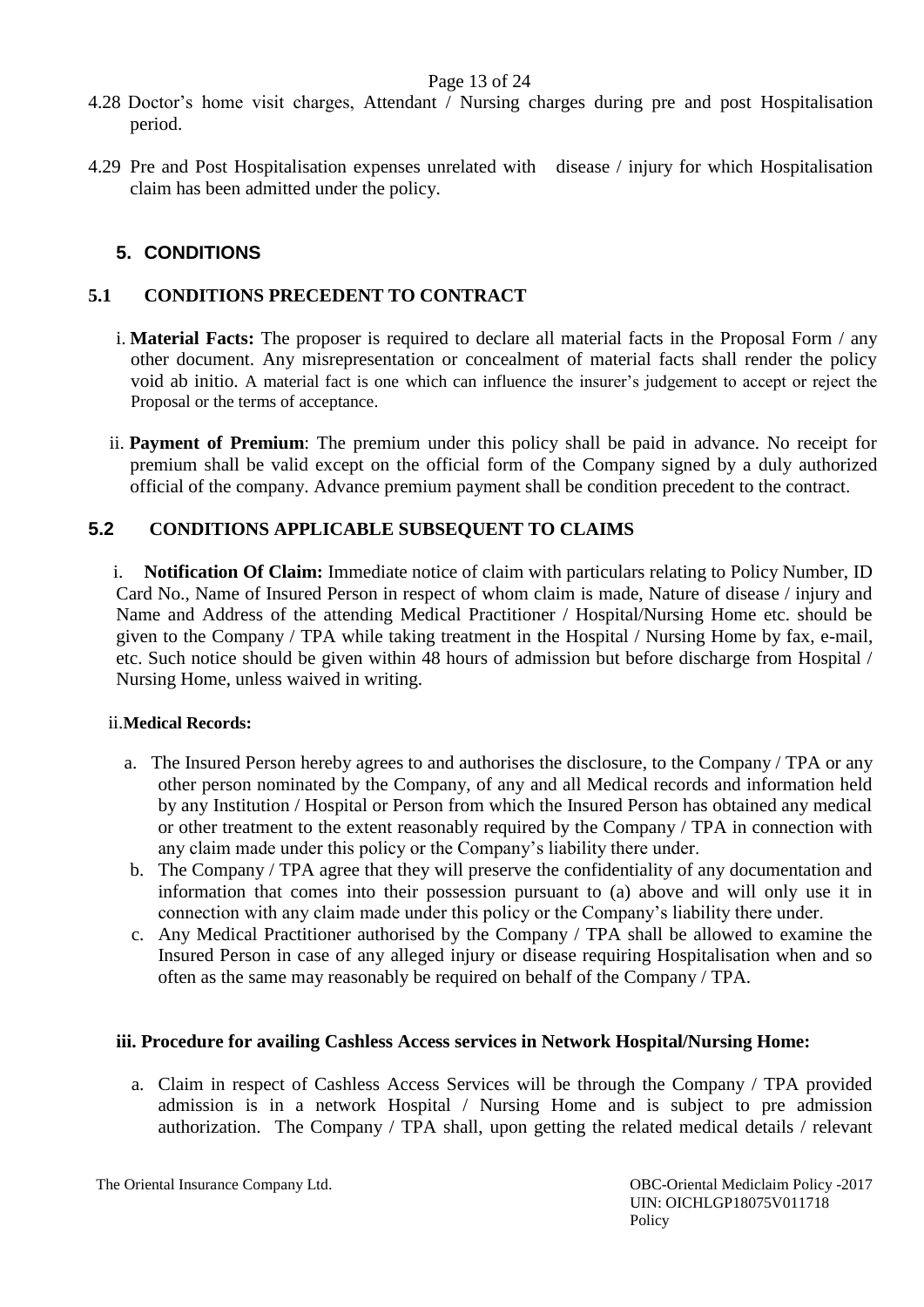# Page 14 of 24

information from the Insured Person / Network Hospital / Nursing Home, verify that the person is eligible to claim under the policy and after satisfying itself will issue a pre-authorisation letter / guarantee of payment letter to the Hospital / Nursing Home mentioning the sum guaranteed as payable, also the ailment for which the person is seeking to be admitted as an inpatient.

- b. The Company / TPA reserves the right to deny pre-authorisation in case the Hospital / Insured Person is unable to provide the relevant information / medical details as required by the Company / TPA. In such circumstances denial of Cashless Access should in no way be construed as denial of liability. The Insured Person may obtain the treatment as per his/her treating doctor's advice and later on submit the full claim papers to the Company / TPA within 15 days of the discharge from Hospital / Nursing Home for consideration of Company / TPA.
- c. Should any information be available with the Company / TPA which makes the claim inadmissible or doubtful, and warrants further investigations, the authorisation of cashless facility may be withdrawn. However this shall be done by the Company / TPA before the patient is discharged from the Hospital and notice to this effect given to the treating Hospital and insured.
- d. Liability under the policy in respect of all expenses incurred in a Network Provider shall be subject to the pre-agreed rates between the Company/TPA and the Network Provider. This is irrespective of the claim being under cashless or re-imbursement
- e. List of network Hospitals is available on our official website-www.orientalinsurance.org.in and will also be provided by the concerned TPA.
- **iv. Quality of Treatment:** The insured hereby acknowledges and agrees that pre-authorisation or payment of any claim by or on behalf of the Company shall not constitute on part of the Company, a guarantee or assurance as to the quality or effectiveness of any medical treatment obtained by the Insured Person. It being agreed and recognized by the Insured Person that the Company is in no way responsible or liable for the availability or quality of any services (Medical or otherwise) rendered by any institution (including a Network Hospital).
- **v. Claim Documents:** Final claim along with original Bills/Cash memos/reports, claim form and documents as listed below should be submitted to the Company / TPA within 15 days of discharge from the Hospital / Nursing Home.
	- a. Original bills, all receipts and discharge certificate / card from the Hospital.
	- b. All documents pertaining to the illness, starting from the date it was first detected, i.e Doctor's consultations reports / medical history
	- c. Medical history of the patient recorded by the Hospital.
	- d. Original Cash-memo from the Hospital (s) / chemist (s) supported by proper prescription.
	- e. Original receipt, pathological and other test reports from a pathologist / radiologist including film etc supported by the note from attending Medical Practitioner / Surgeon demanding such tests.
	- f. Original attending Consultants / Anaesthetists / Specialist certificates regarding diagnosis and bills / receipts etc.
	- g. Surgeon's original certificate stating diagnosis and nature of operation performed along with bills / receipts etc.
	- h. MLC/FIR/Post Mortem Report,( if required)
	- i. Death certificate ( if required)
	- j. Documents in respect of organ donation claim, shall be in accordance with the extant Act, Central / State Rules / regulations, as applicable, in respect of transplantation of human organs
	- k. Details of previous policies, if the details are already not with TPA.

The Oriental Insurance Company Ltd. OBC-Oriental Mediclaim Policy -2017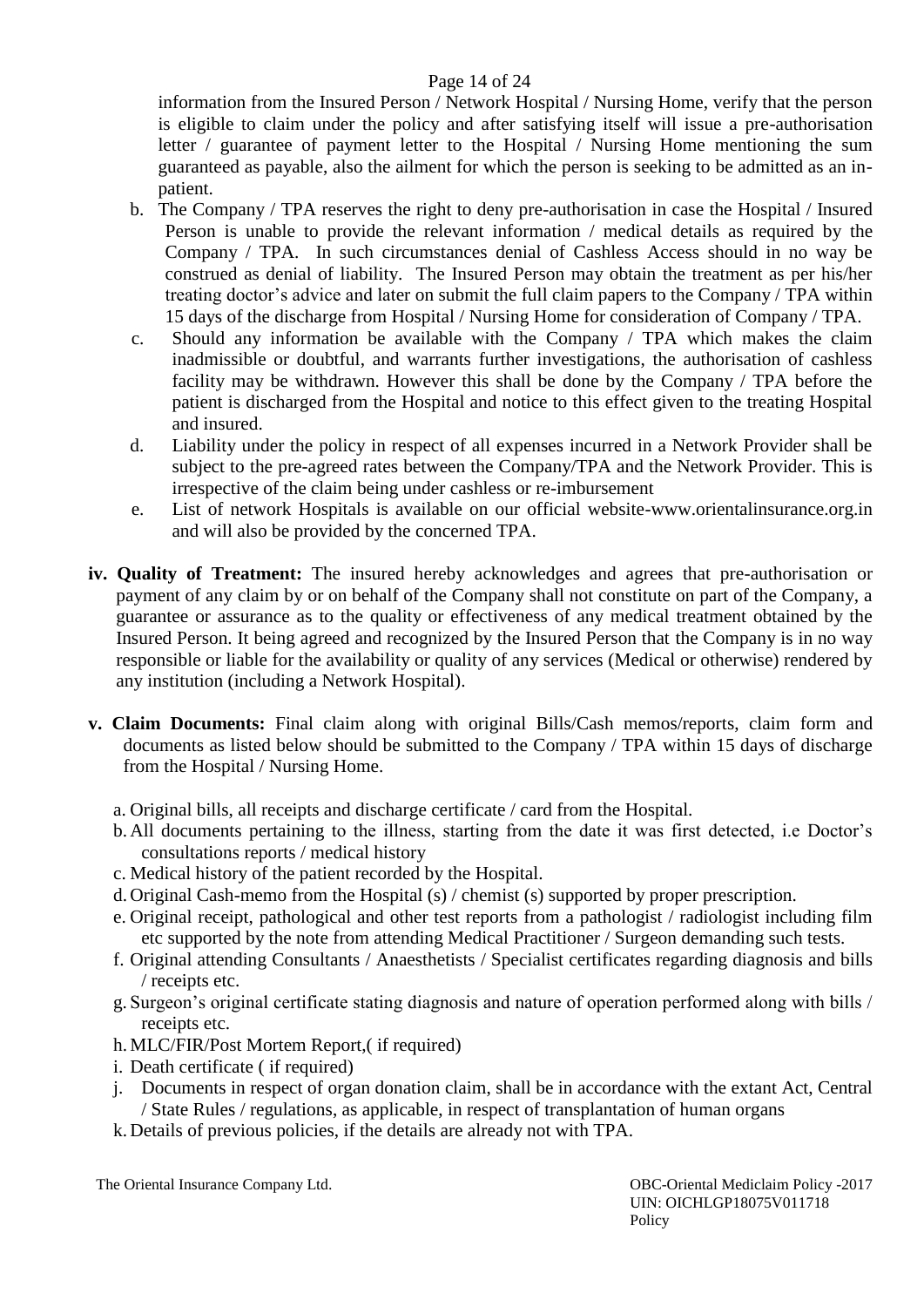## Page 15 of 24

- l. Any other information required by Company / TPA.
- All documents must be duly attested by the Insured /Claimant.
- In case of Post Hospitalisation treatment (limited to 60 days) all supporting claim papers / documents as listed above should also be submitted within 15 days from completion of such treatment ( upto 60 days or actual period whichever is less ) to the Company / T.P.A. In addition insured should also provide the Company / TPA such additional information and assistance as the Company / TPA may require in dealing with the claim.
- Waiver of above condition may be considered in extreme cases of hardship where it is proved to the satisfaction of the Company that under the circumstances in which the insured was placed it was not possible for him or any other person to give such notice or file claim within the prescribed time limit. Otherwise Company has a right to reject the claim.
- **vi. Disclosure to Information Norm: Non-disclosure, concealment or mis-statement** in the Claim Form or any other document, or if the claim be in any manner- intentionally or fraudulently or otherwise misrepresented or concealed or involves making false statement or submitting false bills / documents whether by the Insured Person or any other person/ Institution/ Organisation on his behalf. Company shall be at liberty to take suitable legal action against such Insured Person/ Institution/ Organisation as per the laws.
- **vii. Contribution:** If two or more policies are taken by an insured during a period from one or more Insurers to indemnify treatment costs, the insured shall have the right to require a settlement of his claim in terms of any of his policies
	- i. In all such cases, the insurer who has issued the chosen policy, shall be obliged to settle the claim as long as the claim is within the limits of and according to the terms of the chosen policy.
	- ii. Claim under other policy/policies can be made after exhaustion of the sum insured in the earlier chosen policy/policies. However, the insured shall also have the right to prefer claim from other policy/policies for the amounts disallowed under the earlier chosen policy/policies even if the sum insured is not exhausted.
- **viii. Protection Of Policyholders' Interests:** Company shall offer a settlement of claim to the insured / claimant (or convey repudiation, if a claim warrants so) within 30days of receipt of all necessary information / documents. Where the circumstances of a claim warrant an investigation in the opinion of the insurer, it shall initiate and complete such investigation at the earliest, in any case not later than 30days from the date of receipt of last necessary document. In such cases, the claim shall be decided within 45days from the date of receipt of last necessary document.

 In case of any delay in the payment, (30days / 45 days as the case may be), Company shall be liable to pay interest at a rate which is 2% above the bank rate prevalent at the beginning of the financial year in which the claim is reviewed.

**ix. Payment Of Claim:** All medical treatments (including diagnostic tests) for the purpose of this insurance will have to be taken in India only and all claims shall be payable in Indian currency only.

Claim for any of the Insured Person will be payable in the name of the insured accountholder and discharge voucher signed by him will be considered valid. However, in the unfortunate event of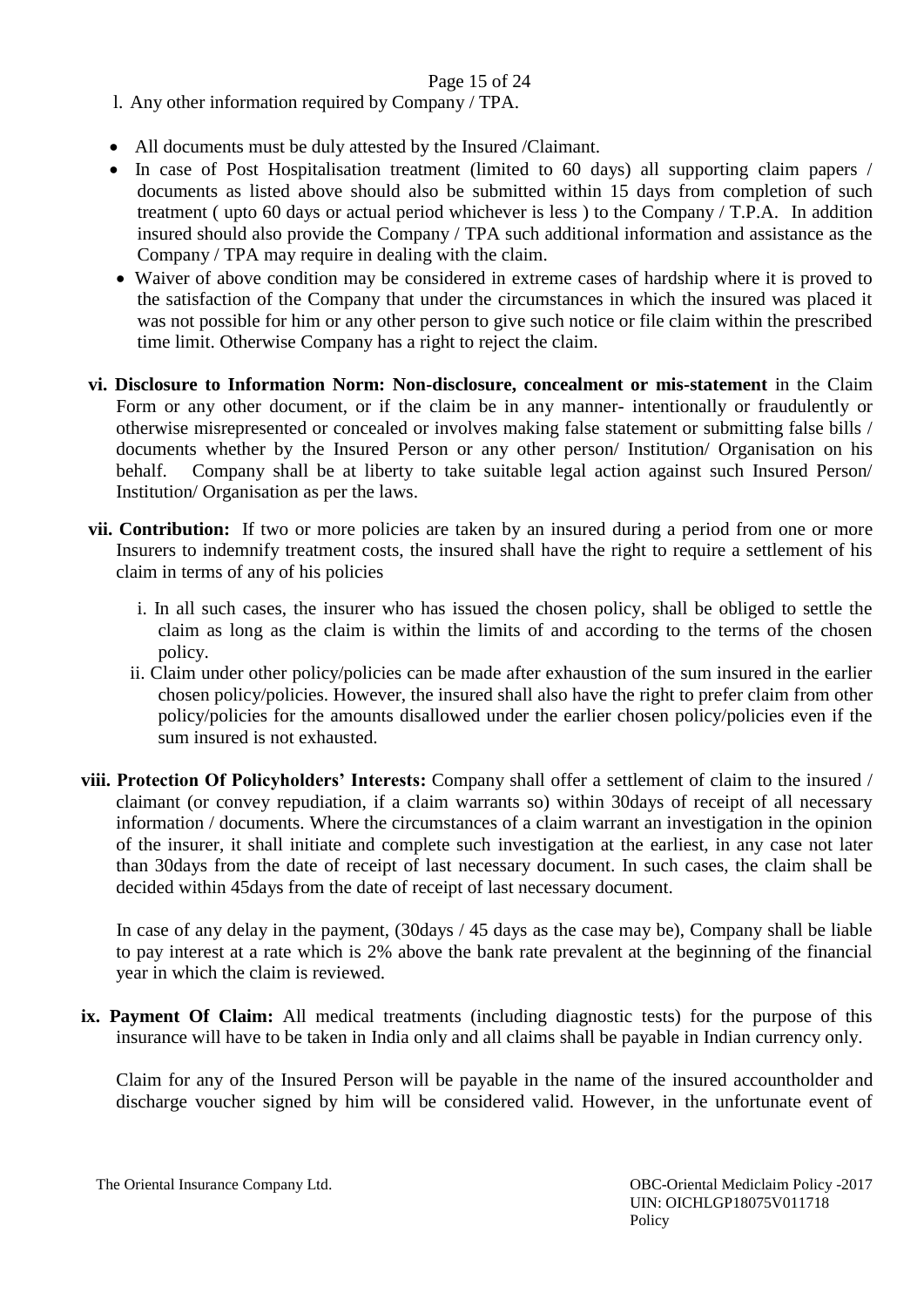#### Page 16 of 24

demise of the insured, the claim shall be payable to the Nominee as declared by the insured accountholder in the Proposal form.

Upon acceptance of an offer of settlement by the insured, the payment of the amount due shall be made within 7 days from the date of acceptance of the offer by the Insured. In case of any delay in the payment, the Company shall be liable to pay interest at a rate which is 2% above the bank rate prevalent at the beginning of the financial year in which the claim is reviewed.

#### **x. Grievance Redressal:**

- a. The Company shall repudiate the claim if not payable under the policy. The Company shall mention the reasons for repudiation in writing to the Insured Person. The Insured Person shall have the right to appeal / approach the Customer Service department of the Company at its policy issuing office, concerned Divisional Office, concerned Regional Office or of the Head Office, situated at A-25/27, Asaf Ali Road, New Delhi-110002. E-mail id is csd@orientalinsurance.co.in
- b. If the insured is not satisfied with the reply of the Customer Service department under 'a' above, he may approach the Insurance Ombudsman, established by the Central Government for redressal of grievance. The Insurance Ombudsman is empowered to adjudicate on personal line insurance claims upto Rs.20 lacs. Region-wise list of Ombudsman offices is available at the Company's website www.orientalinsurance.org.in.
- xi. **Arbitration Clause:** If any dispute or difference shall arise as to the quantum to be paid under the policy (liability being otherwise admitted) such difference shall independently of all other questions be referred to the decision of a sole arbitrator to be appointed in writing by the parties; or if they cannot agree upon a single arbitrator within 30 days of any party invoking arbitration, the same shall be referred to a panel of three arbitrators, comprising of two arbitrators, one to be appointed by each of the parties to the dispute/difference and the third arbitrator to be appointed by such two arbitrators and arbitration shall be conducted under and in accordance with the provisions of the Arbitration and Conciliation Act, 1996 as amended from time to time.

It is clearly agreed and understood that no difference or dispute shall be referable to arbitration as herein before provided, if the Company has disputed or not accepted liability under or in respect of this policy.

It is hereby expressly stipulated and declared that it shall be a condition precedent to any right of action or suit upon this policy that award by such arbitrator/ arbitrators of the amount of the loss or damage shall be first obtained.

xii. **Disclaimer Of Claim**: If the Company shall disclaim liability and communicate in writing to the Insured in respect of any claim hereunder and such claim has not within 12 calendar months from the date of such disclaimer been made the subject matter of a suit in a Court of law, then the claim shall for all purposes be deemed to have been abandoned and shall not thereafter be recoverable hereunder.

# **5.3 CONDITIONS APPLICABLE FOR RENEWAL OF THE CONTRACT**

**i. Enhancement Of Sum Insured:** Increase in Sum Insured under the Policy is allowed only at the time of Renewal. Increase shall be as given below: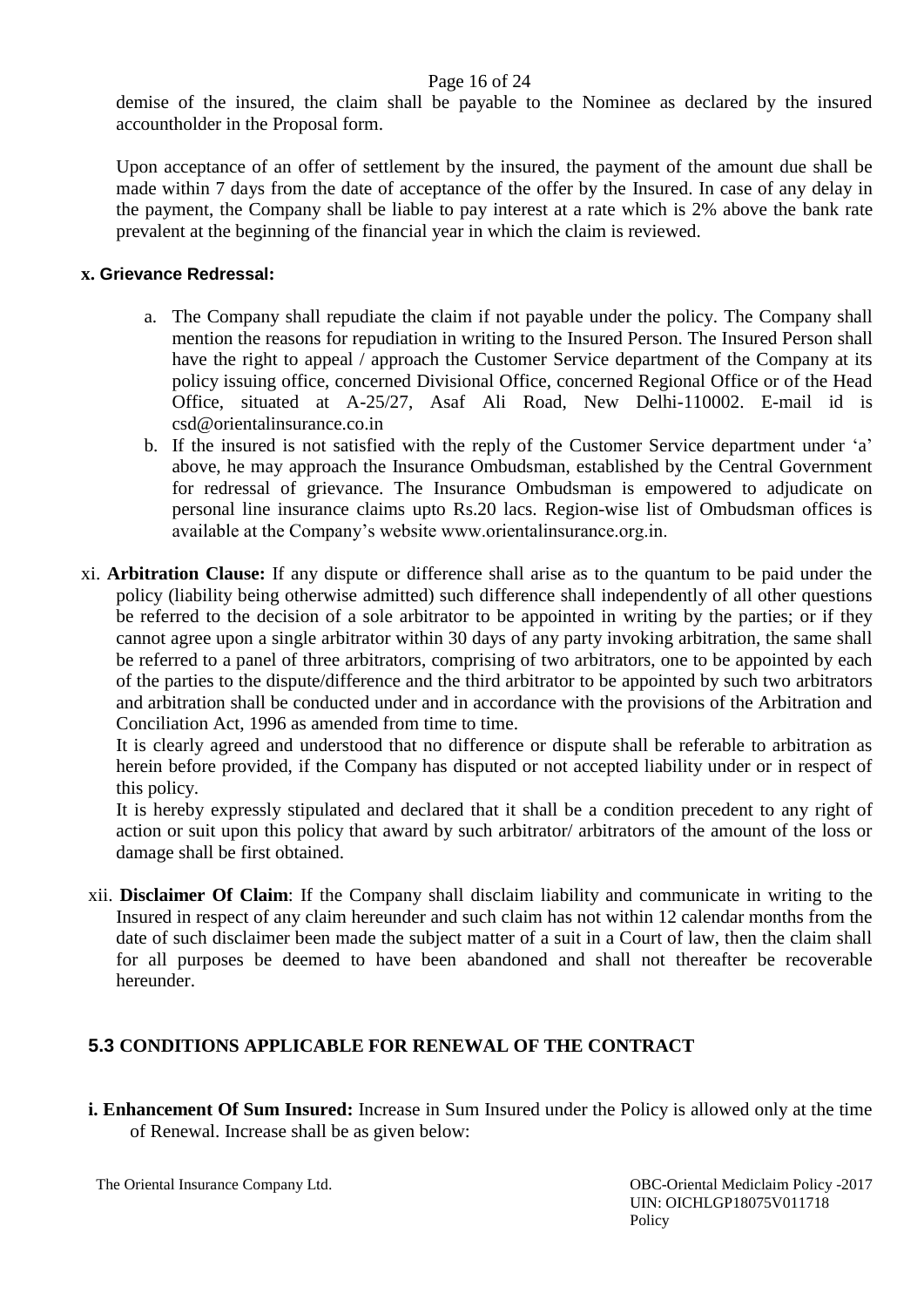## Page 17 of 24

- a. On Renewal, Sum Insured can be increased to the immediate higher slab.
- b. If size of the family increases on Renewal, Sum Insured can be increased to maximum two slabs higher.
- c. If there are no claims reported in the two immediate preceding Policy Periods, increase upto any available Sum Insured is allowed.
- d. Notwithstanding above provisions, no increase in Sum Insured is allowed in policies
- where there are claims reported consecutively in the two immediate preceding Policy Periods. OR
- where any one of the insured persons is above the age of 80 years.
- **ii. Grace Period**: In the event of delay in renewal of the policy, a grace period of 30 days is allowed. However, no coverage shall be available during the grace period and any disease/injury contracted during the break period shall not be covered and shall be treated as Pre-existing disease under the renewed policy.
- iii. **Renewal Of Policy:** The Company shall not be responsible or liable for non-renewal of policy due to non-receipt **or** delayed receipt of premium **or** the proposal form **or** of the Medical Practitioner's report wherever required or due to any other reason whatsoever. Further
- a. The Company shall not ordinarily deny the renewal of this policy unless on grounds of fraud, moral hazard, misrepresentation or non-cooperation by the insured.
- b. If the policy is renewed for enhanced Sum Insured then clauses  $(4.1 \& 4.2)$  as applicable to a fresh policy shall apply to additional Sum Insured as if a separate policy has been issued for the difference. In respect of Pre-existing Diseases or for a disease / ailment / injury for which treatment has been taken in the earlier policy period, the enhanced Sum Insured will be available only after three continuous renewals with the increased Sum Insured. In case of addition of new members, the policy will be treated as fresh with respect to the newly added members.
- **iv. Revision In Premium / Terms**: The premium rates are valid only for the Policy period. The Company may revise the premium rates and / or the terms & conditions of the Policy, upon Renewal thereof, only after due approval from IRDAI. Renewal of this Policy is not automatic; premium due must be paid to the Company on or before the due date. Any revision or modification in the Policy will be notified to the policyholders three months in advance.
- **v. Migration:** Any person insured under this Policy may migrate to Happy Family Floater Policy-2015 or Mediclaim Insurance Policy (individual) at the time of renewal of this policy. Upon such migration, the credits gained by the concerned Insured Person, for pre-existing conditions and timebound exclusions shall be maintained under the policy to which he / she has migrated, provided there is no break in the Policy.
- **vi. Portability:** This being a group policy, in the event of the Insured Person intending to port to any other insurer, the Insured Person must first migrate to the Retail health policy of the Company. After one year of existence such policy, the insured can port to a health policy of any other Insurer of his choice as per the portability provisions.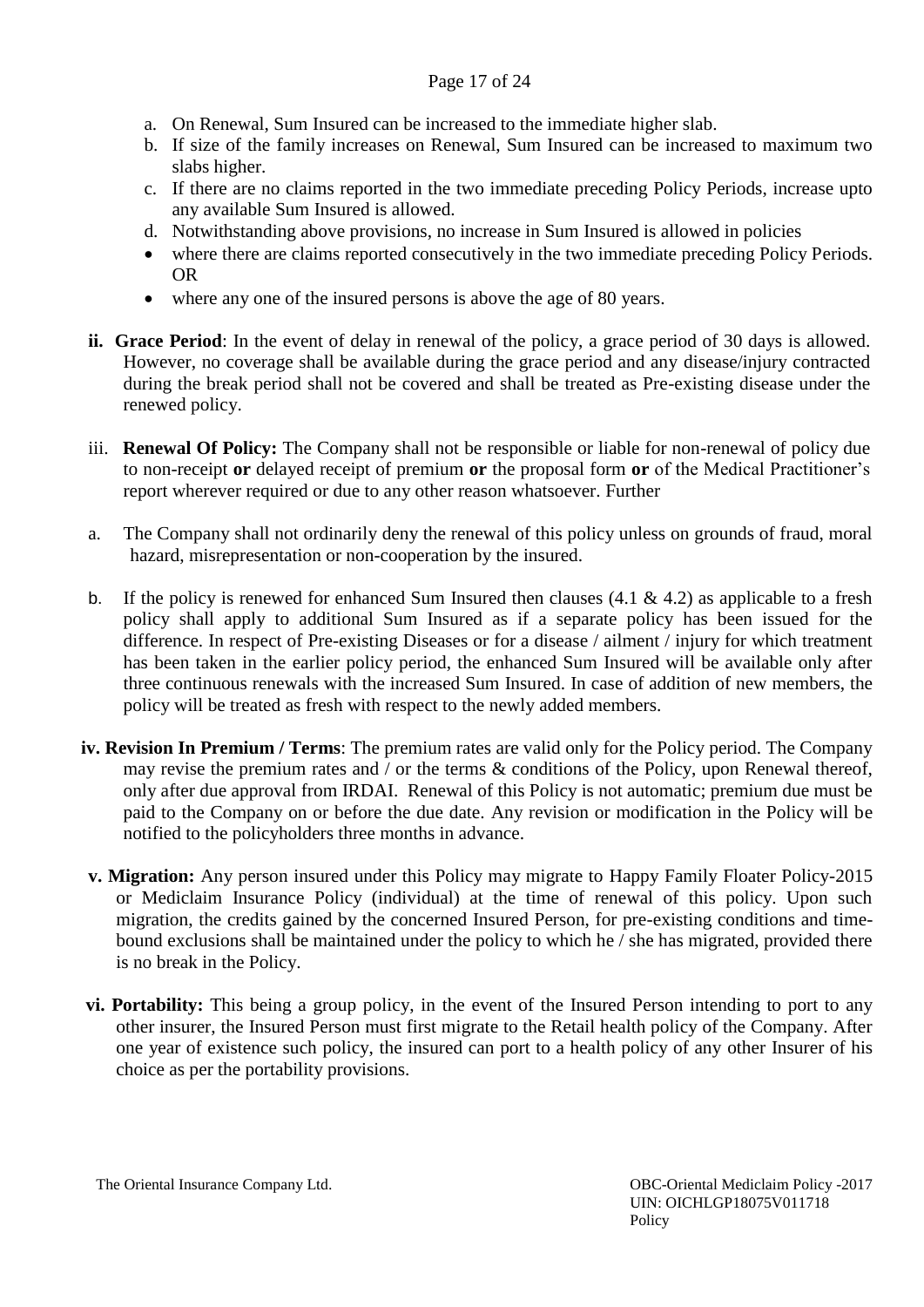#### Page 18 of 24 **5.4 CONDITIONS SUBSEQUENT TO CONTRACT**

i **Entire Contract:** This policy /prospectus/ proposal form and declaration given by the insured constitute the complete contract. Insurer may alter the terms and conditions of this policy/contract. Any alteration that may be made by the insurer shall only be evidenced by a duly signed and sealed endorsement on the policy.

Due observance and fulfilment of the terms, provisions, conditions and endorsements of this policy by the Insured Person in so far as they relate to anything to be done or complied with by the Insured Person shall be condition precedent to any liability of the Company to make any payment under this policy. No waiver of any terms, provisions, conditions and endorsements of this policy shall be valid, unless made in writing and signed by an authorised official of the Company.

- ii **Communication:** Every notice or communication to be given or made under this policy shall be delivered in writing at the address of the policy issuing office / TPA as shown in the Schedule.
- **iii Free Look Period:** This policy provides for a free look period. The free look period shall be applicable at the inception of the fresh policy and the insured is allowed a period of 15 days from the date of receipt of the policy to review the terms and conditions of the policy and to return the same if not acceptable.

If the Insured has not made any claim during the free look period, and exercises this option, the Insured shall be entitled to

- a. refund of the premium paid less any expenses incurred by the Insurer on medical examination of the Insured Persons and the stamp duty charges or
- b. where the risk has already commenced and the option of return of the policy is exercised by the Insured, a deduction towards the proportionate risk premium for period on cover or
- c. where only a part of the risk has commenced, such proportionate risk premium commensurate with the risk covered during such period.

Premium on cancellation shall be refunded within 15days from the date of receipt of request for Free look cancellation.

- **iv. Family Size:** The Account holder can take the policy either for the self alone or alongwith his family (as defined in the Policy). Maximum upto five members (including self) can be covered under the policy.
- **v. Sum Insured:** Policy has 10 Sum Insured slabs ranging from Rs.1lakhs to 10 lakhs, at an interval of 1lakh each.
- **vi. Entry Age**: Maximum Entry Age under the policy is 79 years for all members. Age will be **completed age** as on the date of commencement of the policy. Eg. If on the date of proposal, the person is 79 years 364 day old, he will be considered as 79 years old and therefore eligible for cover. This means that a person aged 80 years or above, is not eligible to take a fresh OBC-Oriental Mediclaim policy. However, renewals are allowed lifelong.
- **vii. Midterm Inclusion:** Midterm inclusion of members under the Policy is permitted only on written request and only in respect of
	- Newly wed spouse within 90days of marriage or at the time of renewal of the Policy.
	- New Born / adopted Child from  $91<sup>st</sup>$  day of birth / legal adoption or at the time of renewal of the Policy.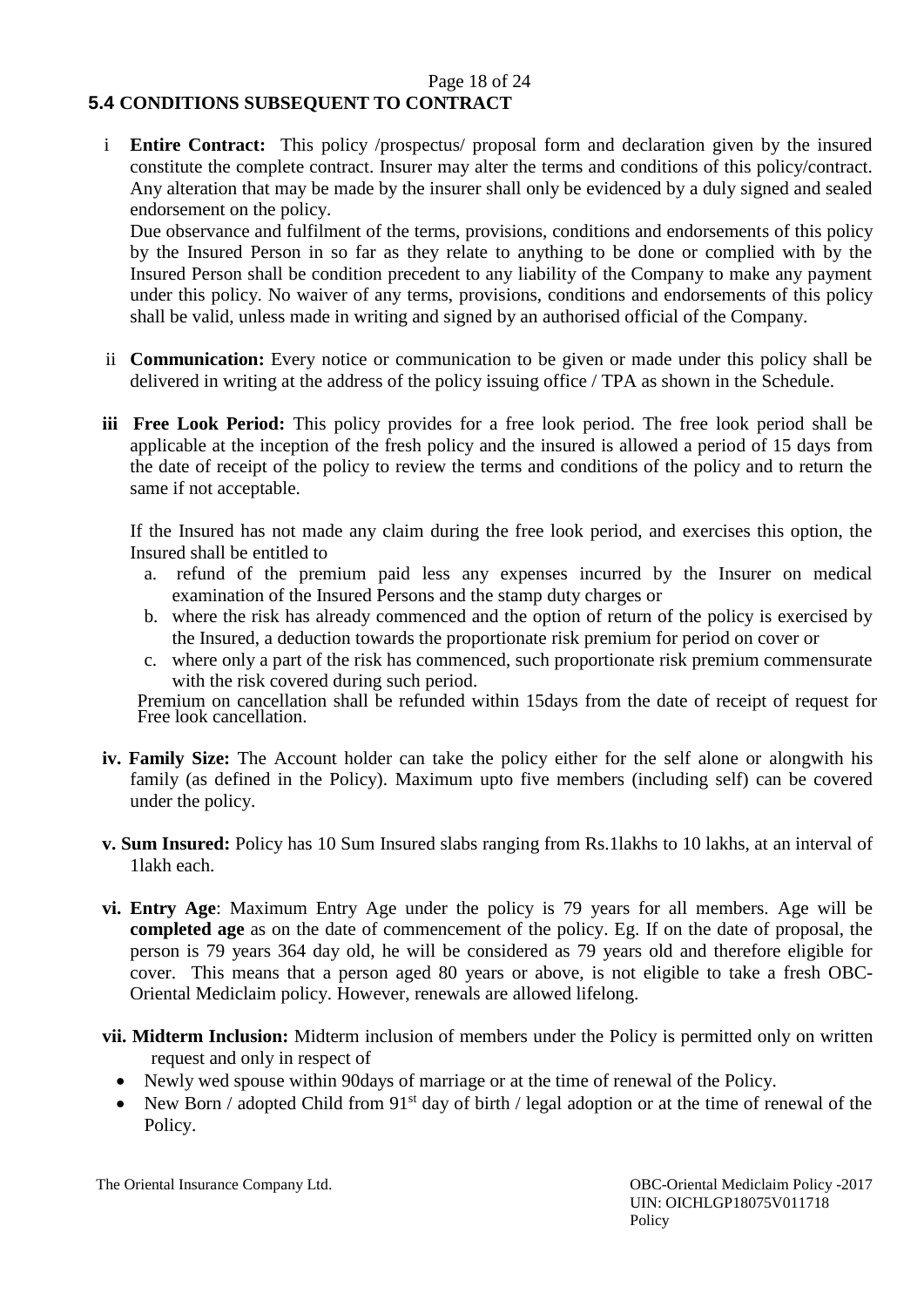### Page 19 of 24

## **viii. Maximum Policies Allowed:**

- a. **One Account-One Policy** (i) Only one policy can be issued on any one Account. (ii) In case of Joint Account holders, any one of the Account holders can be the proposer.
- b. **Multiple Accounts-One policy** Only one policy can be issued even if the same person has more than one Bank Account.
- c. **One person One Policy** One person can be covered only under one Bancassurance health insurance Policy of Oriental, whether he is the proposer or otherwise. However, there is no restriction on taking additional mainstream health insurance policies of Oriental.

If at any time during the currency of the policy, the Insured Person is found to be covered under more than one Bancassurance health policies of Oriental, claim will be entertained only under one policy, (the one under which claim is reported/considered) and all other bancassurance policies will automatically stand cancelled and premium forfeited thereunder.

**ix. Cancellation Clause:** Company may at any time cancel this Policy (on grounds of fraud, moral hazard, misrepresentation or non-co-operation), by sending the Insured 30 (Thirty) days notice by registered post at the Insured's last known address. Also, anytime during the currency of the policy, if violation of 5.4 (viii) comes to the notice, the Company shall cancel all policies, but one, choice of such one policy shall be with the affected Account holder.

No refund of premium shall be made when cancellation is on grounds of fraud, moral hazard or misrepresentation or violation of 5.4 (viii).

The Insured may at any time cancel this policy and in such event the Company shall allow refund of premium at Company's short period rate only (table given below) provided no claim has been reported during the policy period up to date of cancellation.

|    | <b>Period on Risk</b> | <b>Premium to be charged</b>   |
|----|-----------------------|--------------------------------|
|    | Upto 1 Month          | $1/4$ th of the annual premium |
|    | Upto 3 Months         | $1/2$ of the annual premium    |
| 3  | Upto 6 Months         | 3/4th of the annual premium    |
| 4. | Exceeding 6 months    | Full annual premium            |

- **x. Change of Address:** Insured must inform the Company immediately in writing of any change in the address.
- **xi. Id Card:** The card is issued to the Insured Person by the TPA to avail Cashless facility in the Network Hospital only. Upon the cancellation or non renewal of this policy, all ID cards shall immediately be returned to the TPA at the insured's expense and each Insured Person agrees to hold and keep harmless, the Company and the TPA against any or all costs, expenses, liabilities and claims arising in respect of use or misuse of such ID cards prior to their return to the TPA.
- **xii. Product Withdrawal:** This product may be withdrawn in future with due approval of IRDAI. However, in the event of withdrawal of the product, the insured shall be informed of the options available.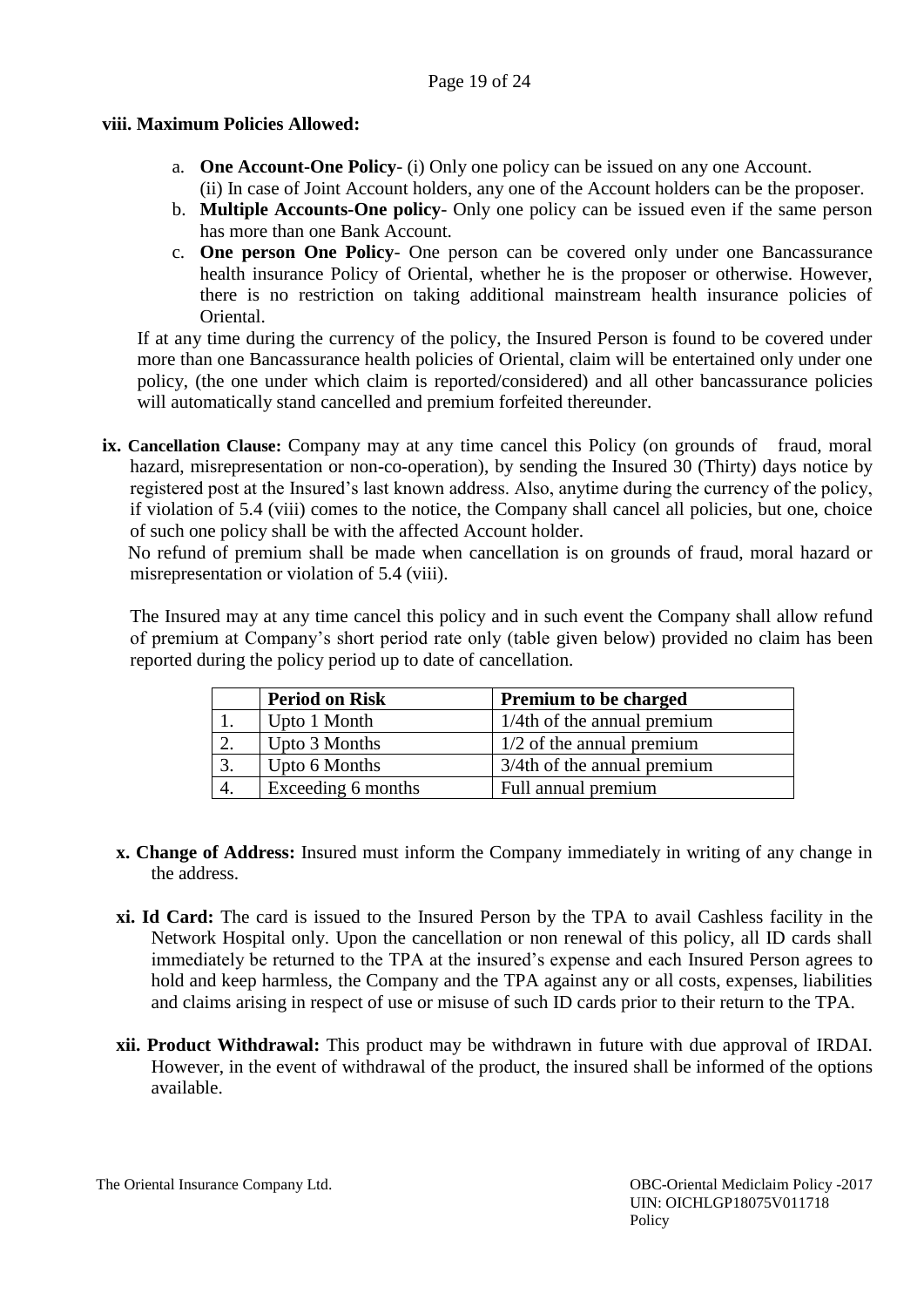### Page 20 of 24

- **xiii. IRDAI Regulations:** This policy is subject to IRDAI (Protection of policy holders' interest) Regulation, 2002 & 2017 and IRDAI (Health Insurance) Regulations 2013 & 2016 and Guidelines on Standardisation in health insurance, as amended from time to time.
- **xiv. Jurisdiction:** All disputes or differences under or in relation to the policy shall be determined by the Indian Courts and in accordance with the Indian laws.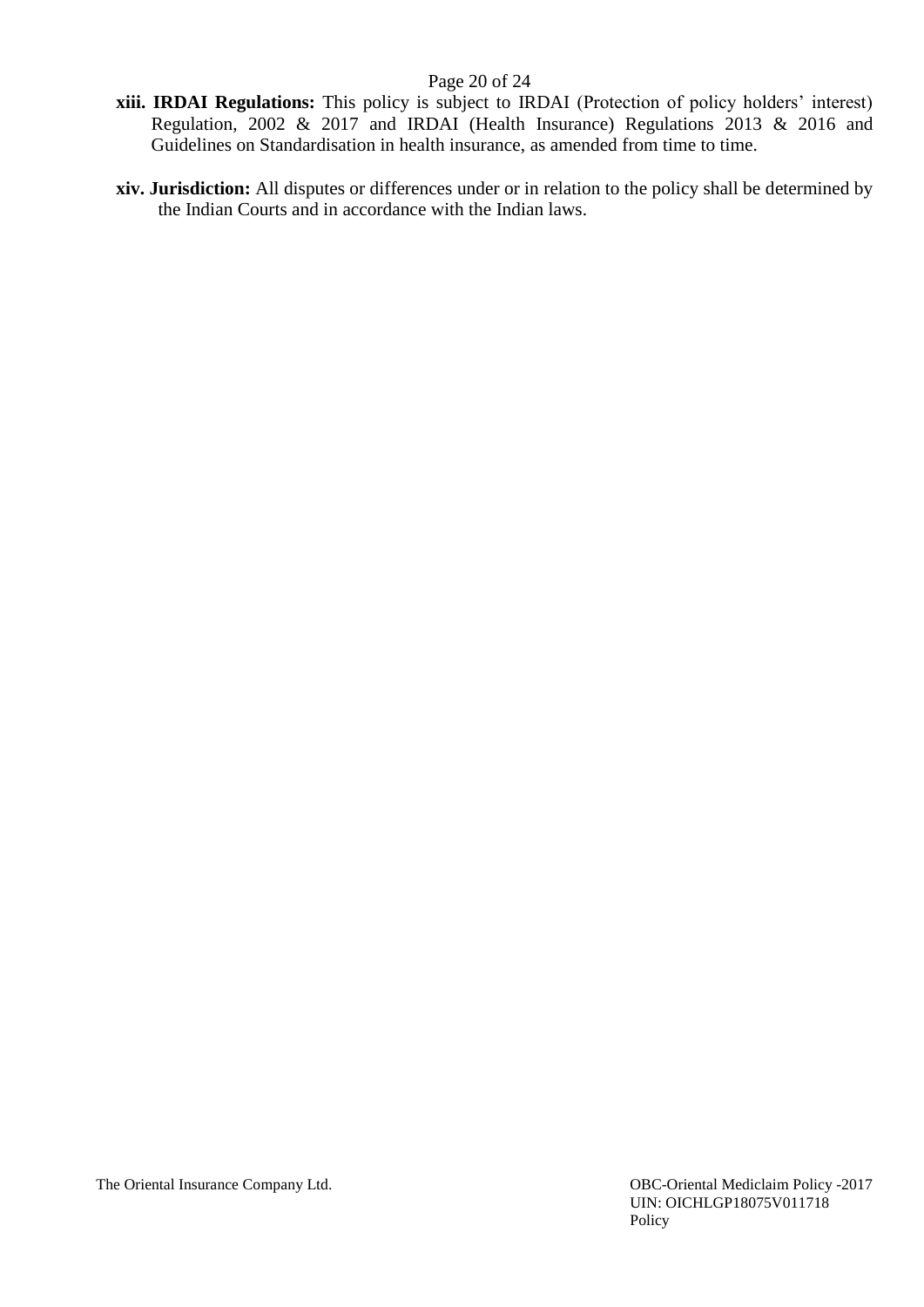|                | Day care procedures / surgeries                                                           |
|----------------|-------------------------------------------------------------------------------------------|
| A              | Microsurgical Operations on the Middle Ear                                                |
| $\mathbf{1}$   | Stapedotomy                                                                               |
| $\mathbf{2}$   | Stapedectomy                                                                              |
| 3              | Revision of a stapedectomy                                                                |
| $\overline{4}$ | Myringoplasty (Type -I Tympanoplasty)                                                     |
| 5              | Tympanoplasty (closure of an eardrum perforation/reconstruction of the auditory ossicles) |
| 6              | Revision of a tympanoplasty                                                               |
| B              | Other operations on the middle & internal ear                                             |
| 7              | Myringotomy                                                                               |
| $8\,$          | Removal of a tympanic drain                                                               |
| 9              | Incision of the mastoid process and middle ear                                            |
| 10             | Mastoidectomy                                                                             |
| 11             | Reconstruction of the middle ear                                                          |
| 12             | Fenestration of the inner ear                                                             |
| 13             | Revision of a fenestration of the inner ear                                               |
| 14             | Incision (opening) and destruction (elimination) of the inner ear                         |
| $\mathsf{C}$   | Operations on the nose $&$ the nasal sinuses                                              |
| 15             | Excision and destruction of diseased tissue of the nose                                   |
| 16             | Operations on the turbinates (nasal concha)                                               |
| 17             | Nasal sinus aspiration                                                                    |
| D              | Operations on the eyes                                                                    |
| 18             | Incision of tear glands                                                                   |
| 19             | Incision of diseased eyelids                                                              |
| 20             | Excision and destruction of diseased tissue of the eyelid                                 |
| 21             | Operations on the canthus and epicanthus v                                                |
| 22             | Corrective surgery for entropion and ectropion                                            |
| 23             | Corrective surgery for blepharoptosis                                                     |
| 24             | Removal of a foreign body from the conjunctiva                                            |
| 25             | Removal of a foreign body from the cornea                                                 |
| 26             | Incision of the cornea                                                                    |
| 27             | Operations for pterygium                                                                  |
| 28             | Removal of a foreign body from the lens of the eye                                        |
| 29             | Removal of a foreign body from the posterior chamber of the eye                           |
| 30             | Removal of a foreign body from the orbit and eyeball                                      |
| 31             | Operation of cataract                                                                     |
| E              | Operations on the skin $&$ subcutaneous tissues                                           |
| 32             | Incision of a pilonidal sinus                                                             |
| 33             | Free skin transplantation, donor site                                                     |
| 34             | Free skin transplantation, recipient site                                                 |
| 35             | Revision of skin plasty                                                                   |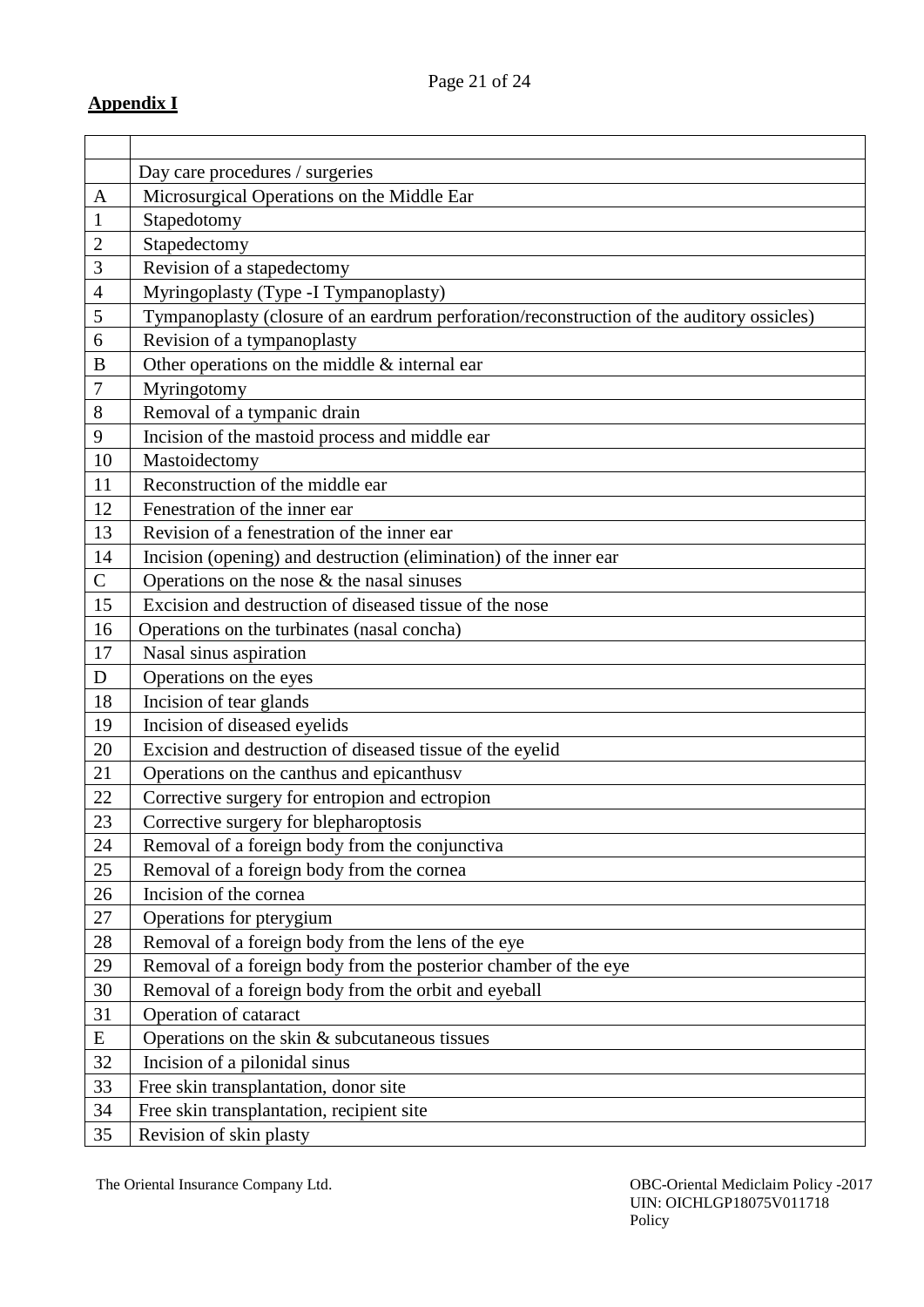# Page 22 of 24

| 36                        | Simple restoration of surface continuity of the skin and subcutaneous tissues            |
|---------------------------|------------------------------------------------------------------------------------------|
| 37                        | Destruction of diseased tissue in the skin and subcutaneous tissues                      |
| 38                        | Local excision of diseased tissue of the skin and subcutaneous tissues                   |
|                           | Surgical wound toilet (wound debridement) and removal of diseased tissue of the skin and |
| 39                        | subcutaneous tissues                                                                     |
| 40                        | Chemosurgery to the skin                                                                 |
| $\boldsymbol{\mathrm{F}}$ | Operations on the tongue                                                                 |
| 41                        | Incision, excision and destruction of diseased tissue of the tongue                      |
| 42                        | Partial glossectomy                                                                      |
| 43                        | Glossectomy                                                                              |
| 44                        | Reconstruction of the tongue                                                             |
| G                         | Operations on the salivary glands & salivary ducts                                       |
| 45                        | Incision and lancing of a salivary gland and a salivary duct                             |
| 46                        | Excision of diseased tissue of a salivary gland and a salivary duct                      |
| 47                        | Resection of a salivary gland                                                            |
| 48                        | Reconstruction of a salivary gland and a salivary duct                                   |
| H                         | Other operations on the mouth $&$ face                                                   |
| 49                        | External incision and drainage in the region of the mouth, jaw and face                  |
| 50                        | Incision of the hard and soft palate                                                     |
| 51                        | Excision and destruction of diseased hard and soft palate                                |
| 52                        | Incision, excision and destruction in the mouth                                          |
| 53                        | Plastic surgery to the floor of the mouth                                                |
| 54                        | Palatoplasty                                                                             |
| $\bf{I}$                  | Operations on the tonsils & adenoids                                                     |
| 55                        | Transoral incision and drainage of a pharyngeal abscess                                  |
| 56                        | Tonsillectomy without adenoidectomy                                                      |
| 57                        | Tonsillectomy with adenoidectomy                                                         |
| 58                        | Excision and destruction of a lingual tonsil                                             |
| $\bf J$                   | Trauma surgery and orthopaedics                                                          |
| 59                        | Incision on bone, septic and aseptic                                                     |
| 60                        | Closed reduction on fracture, luxation or epiphyseolysis with osteosynthesis             |
| 61                        | Reduction of dislocation under GA                                                        |
| 62                        | Arthroscopic knee aspiration                                                             |
| $\bf K$                   | Operations on the breast                                                                 |
| 63                        | Incision of the breast                                                                   |
| 64                        | Operations on the nipple                                                                 |
| L                         | Operations on the digestive tract                                                        |
| 65                        | Incision and excision of tissue in the perianal region                                   |
| 66                        | Surgical treatment of anal fistulas                                                      |
| 67                        | Surgical treatment of haemorrhoids                                                       |
| 68                        | Division of the anal sphincter (sphincterotomy)                                          |
| 69                        | Ultrasound guided aspirations                                                            |
| 70                        | sclerotherapy                                                                            |
| M                         | Operations on the female sexual organs                                                   |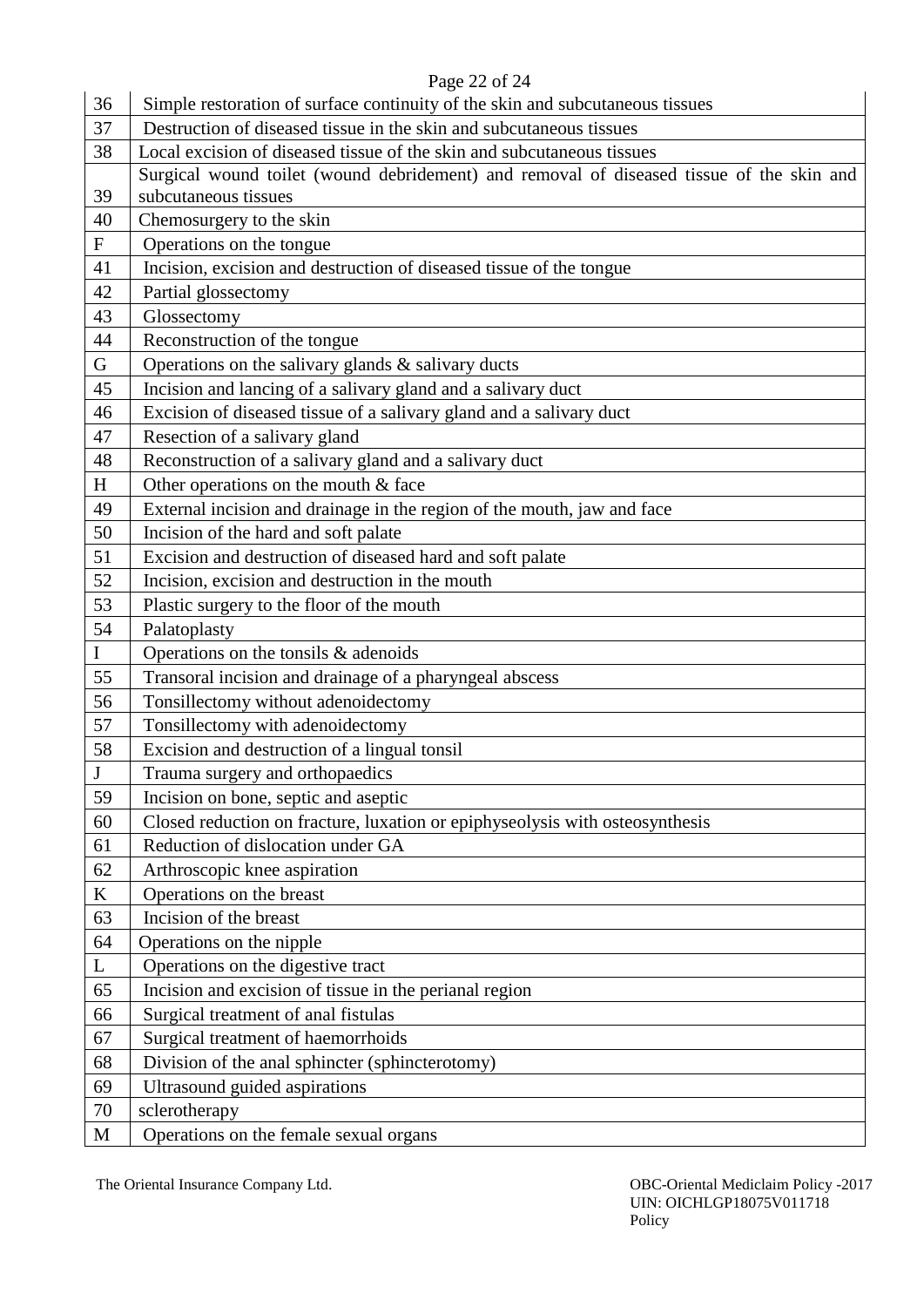| 71           | 1 agu 25 01 24<br>Incision of the ovary                                                  |
|--------------|------------------------------------------------------------------------------------------|
| 72           | Insufflation of the Fallopian tubes                                                      |
| 73           | Dilatation of the cervical canal                                                         |
| 74           | Conisation of the uterine cervix                                                         |
| 75           | Incision of the uterus (hysterectomy)                                                    |
| 76           | Therapeutic curettage                                                                    |
| 77           | Culdotomy                                                                                |
| 78           | Incision of the vagina                                                                   |
| 79           | Local excision and destruction of diseased tissue of the vagina and the pouch of Douglas |
| 80           | Incision of the vulva                                                                    |
| 81           | Operations on Bartholin's glands (cyst)                                                  |
| ${\bf N}$    | Operations on the prostate $&$ seminal vesicles                                          |
| 82           | Incision of the prostate                                                                 |
| 83           | Transurethral excision and destruction of prostate tissue                                |
| 84           | Transurethral and percutaneous destruction of prostate tissue                            |
| 85           | Open surgical excision and destruction of prostate tissue                                |
| 86           | Radical prostatovesiculectomy                                                            |
| 87           | Incision and excision of periprostatic tissue                                            |
| 88           | Operations on seminal vesicles                                                           |
| $\mathbf{O}$ | Operations on the scrotum & tunica vaginalis testis                                      |
| 89           | Incision of the scrotum and tunica vaginalis testis                                      |
| 90           | Operation on a testicular hydrocele                                                      |
| 91           | Excision and destruction of diseased scrotal tissue                                      |
| 92           | Plastic reconstruction of the scrotum and tunica vaginalis testis                        |
| ${\bf P}$    | Operations on the testes                                                                 |
| 93           | Incision of the testes                                                                   |
| 94           | Excision and destruction of diseased tissue of the testes                                |
| 95           | Unilateral orchidectomy                                                                  |
| 96           | <b>Bilateral orchidectomy</b>                                                            |
| 97           | Orchidopexy                                                                              |
| 98           | Abdominal exploration in cryptorchidism                                                  |
| 99           | Surgical repositioning of an abdominal testis                                            |
| 100          | Reconstruction of the testis                                                             |
| 101          | Implantation, exchange and removal of a testicular prosthesis                            |
| Q            | Operations on the spermatic cord, epididymis und ductus deferens                         |
| 102          | Surgical treatment of a varicocele and a hydrocele of the spermatic Cord                 |
| 103          | Excision in the area of the epididymis                                                   |
| 104          | Epididymectomy                                                                           |
| 105          | Reconstruction of the spermatic cord                                                     |
| 106          | Reconstruction of the ductus deferens and epididymis                                     |
| $\mathbf R$  | Operations on the penis                                                                  |
| 107          | Operations on the foreskin                                                               |
| 108          | Local excision and destruction of diseased tissue of the penis                           |
| 109          | Amputation of the penis                                                                  |